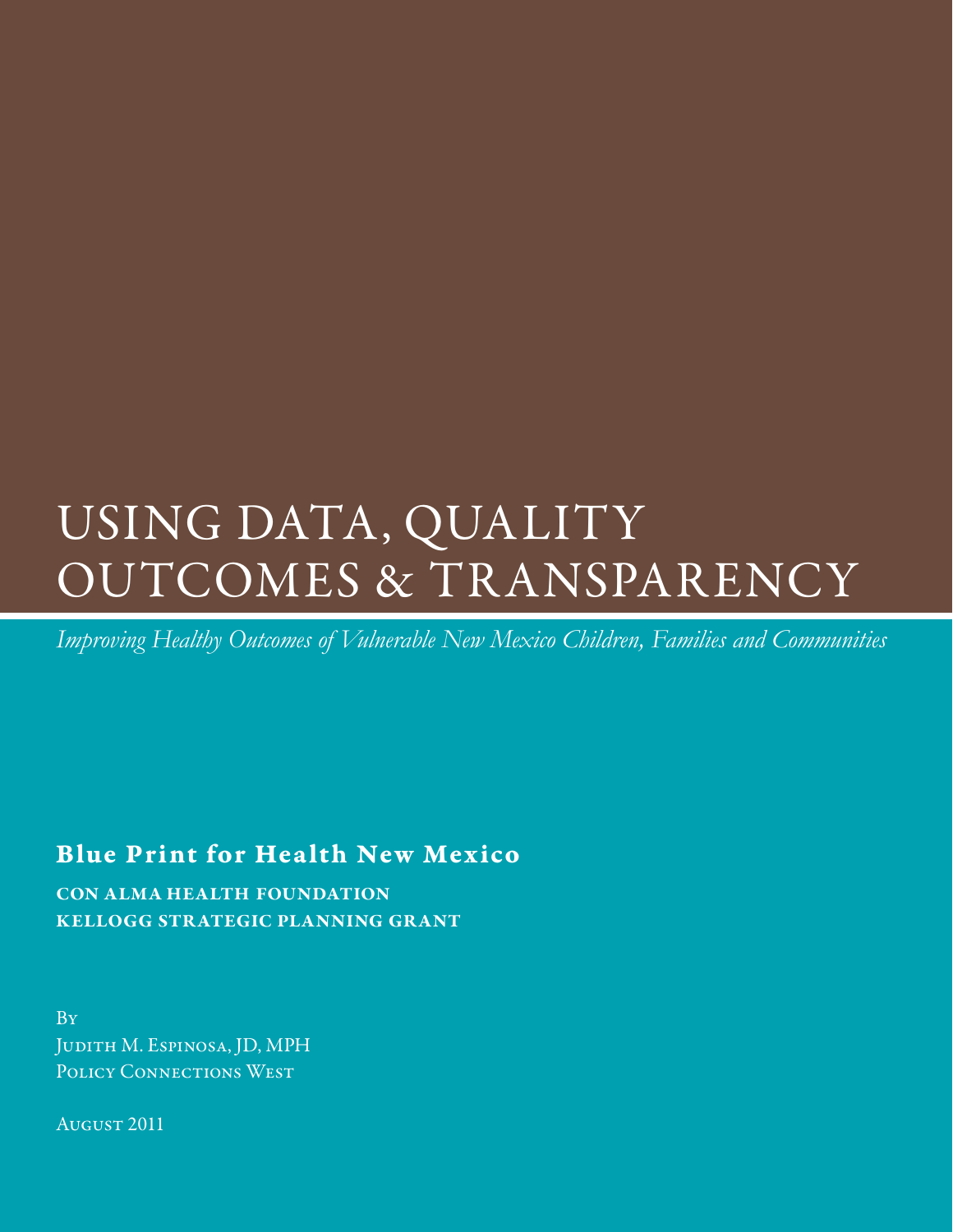## *Executive Summary*

"The Blueprint for Health New Mexico – Designing Better Health" is a project of the New Mexico Con Alma Health Foundation through a six month strategic planning grant from the W.K. Kellogg Foundation awarded to help guide New Mexico's implementation of the national Patient Protection and Affordable Care Act (ACA). Con Alma serves as a convener of stakeholders and experts to developed shared goals, leverage federal funding and build a strategic blueprint to improve health outcomes for vulnerable New Mexico children, families and communities with emphasis on four counties: Bernalillo, Dona Ana, McKinley and San Juan.

Con Alma's Resource Team of experts initiated a work plan addressing ACA requirements and which would inform a statewide comprehensive strategic health care reform implementation planning process through a Blueprint Advisory Network. Con Alma Health Foundation requested that Policy Connections West, a New Mexico nonprofit organization, define and analyze the data requirements in the ACA that will inform the effective implementation of the ACA and elucidate the opportunities for quality outcomes, transparency to the public and elimination of health disparities in vulnerable families and children.

Several provisions for implementing the ACA require integrating and aggregating current data collection points or collecting new data for new systems. The most obvious of new systems and what drives much of the ACA insurance reforms is the Health Benefits Exchanges or Health Insurance Exchange (HIE). States will need data elements which include race, ethnicity, primary language, sex and disabilities.

IT processes in most states are outdated and difficult to modify. So, the ACA anticipates that states must develop and refine data sharing between state entities and the federal government for information on income and citizenship. The ACA requires the collection of data to determine if programs to reduce health disparities are working.

Major new provisions of the ACA which require new or expanded data collection are set out in the following chart: "Patient Protection & Affordable Care Act Major Sections Relating to New Data Collection".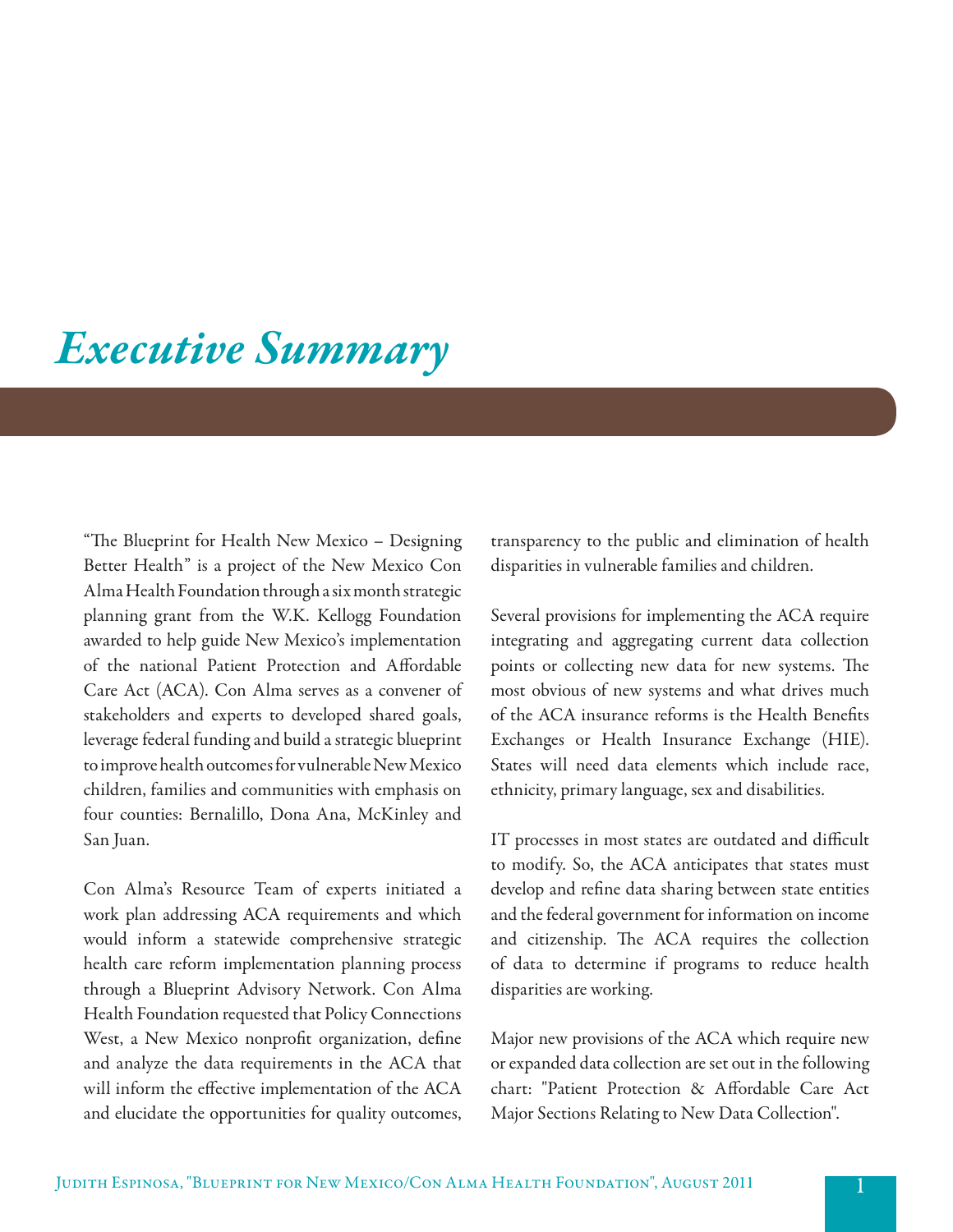### **PATIENT PROTECTION & AFFORDABLE CARE ACT (ACA): MAJOR SECTIONS RELATING TO NEW DATA COLLECTION**

| <b>ACA</b> Section | Title                                                                                                                          | <b>General Provisions</b>                                                                                                                                                                                                                                                                                                                                                                                                                                                                                                                                                                                                                                                                                                                                                                                                                                                   |
|--------------------|--------------------------------------------------------------------------------------------------------------------------------|-----------------------------------------------------------------------------------------------------------------------------------------------------------------------------------------------------------------------------------------------------------------------------------------------------------------------------------------------------------------------------------------------------------------------------------------------------------------------------------------------------------------------------------------------------------------------------------------------------------------------------------------------------------------------------------------------------------------------------------------------------------------------------------------------------------------------------------------------------------------------------|
| 1001               | Immediate Improvements of Health Care Coverage<br>Provision of Additional Information                                          | All non-granfathered insurance plans to submit & make<br>available to the public<br>All plans must submit to the Secretary and State insurance<br>commissioner and make available to the public the following<br>information in plain language:<br>Claims payment policies and practices<br>Periodic financial disclosures<br>Data on enrollment<br>Data on disenrollment<br>Data on the number of claims that are denied<br>Data on rating practices<br>Information on cost-sharing and payments with respect to<br>out-of-network coverage                                                                                                                                                                                                                                                                                                                                |
| 1001               | Bringing down the cost of health care                                                                                          | enhance the use of health care data to improve quality,<br>transparency, and outcomes.                                                                                                                                                                                                                                                                                                                                                                                                                                                                                                                                                                                                                                                                                                                                                                                      |
| 1002               | Grants for health insurance consumer assistance or<br>ombudsman                                                                | State must collect and report data on the types of problems<br>and inquiries encountered by consumers. The data shall<br>be used to identify areas where enforcement action is<br>necessary                                                                                                                                                                                                                                                                                                                                                                                                                                                                                                                                                                                                                                                                                 |
| 1003               | Review of rates for consumer value                                                                                             | HHS Secretary reviews rate setting procedures. States to<br>provide data and documentation to establish effective review<br>process.                                                                                                                                                                                                                                                                                                                                                                                                                                                                                                                                                                                                                                                                                                                                        |
| 1311, 1312         | Affordable Choices-Health Benefit Plans<br>Grants, Design, and Implementation of Exchanges<br>Consumer Choice<br>GAO Oversight | Grants of \$1 million per state. Required needs assessment,<br>research, demographics, activities, evaluation criteria and<br>other data collection needs for the exchange design and<br>operation.<br>When exchange designed and implemented states held to<br>submission of data as stated by HHS guidelines/regulations<br>and PPACA provisions.<br>To establish an exchange the state must have data and<br>performance measurements on all exchange elements, assure<br>transparency and available to the public, allow for consumer<br>satisfaction data collection; and ensure data assists in<br>integrating data from multiple state and federal sources.<br>GAO oversight of exchanges in 5 years to conduct an<br>ongoing study of Exchange activities and the enrollees in<br>QHPs offered through Exchanges, including data on cost,<br>affordability, data on |
| 1302, 1303         | Establishment of Qualified Health Plans                                                                                        | Be accredited with respect to local performance on clinical<br>quality measures (e.g., Healthcare Effectiveness Data and<br>Information Set (HEDIS), Consumer Assessment of<br>Healthcare Providers and Systems (CAHPS))                                                                                                                                                                                                                                                                                                                                                                                                                                                                                                                                                                                                                                                    |
| 1311, 1413         | Streamlined Health Program Enrollment                                                                                          | Data standardization for ease of enrollment in exchange<br>health plans. Standardize data reporting on pricing of plans,<br>quality, benefits, etc.                                                                                                                                                                                                                                                                                                                                                                                                                                                                                                                                                                                                                                                                                                                         |
| 1411               | Procedures for determining eligibility for Exchange<br>participation, premium tax credits and reduced cost<br>sharing          | Develop a program for the determination of eligibility for<br>Exchange participation, subsides, and exemptions. Exchanges<br>must collect specified relevant information for determining<br>eligibility from the individual mandate.                                                                                                                                                                                                                                                                                                                                                                                                                                                                                                                                                                                                                                        |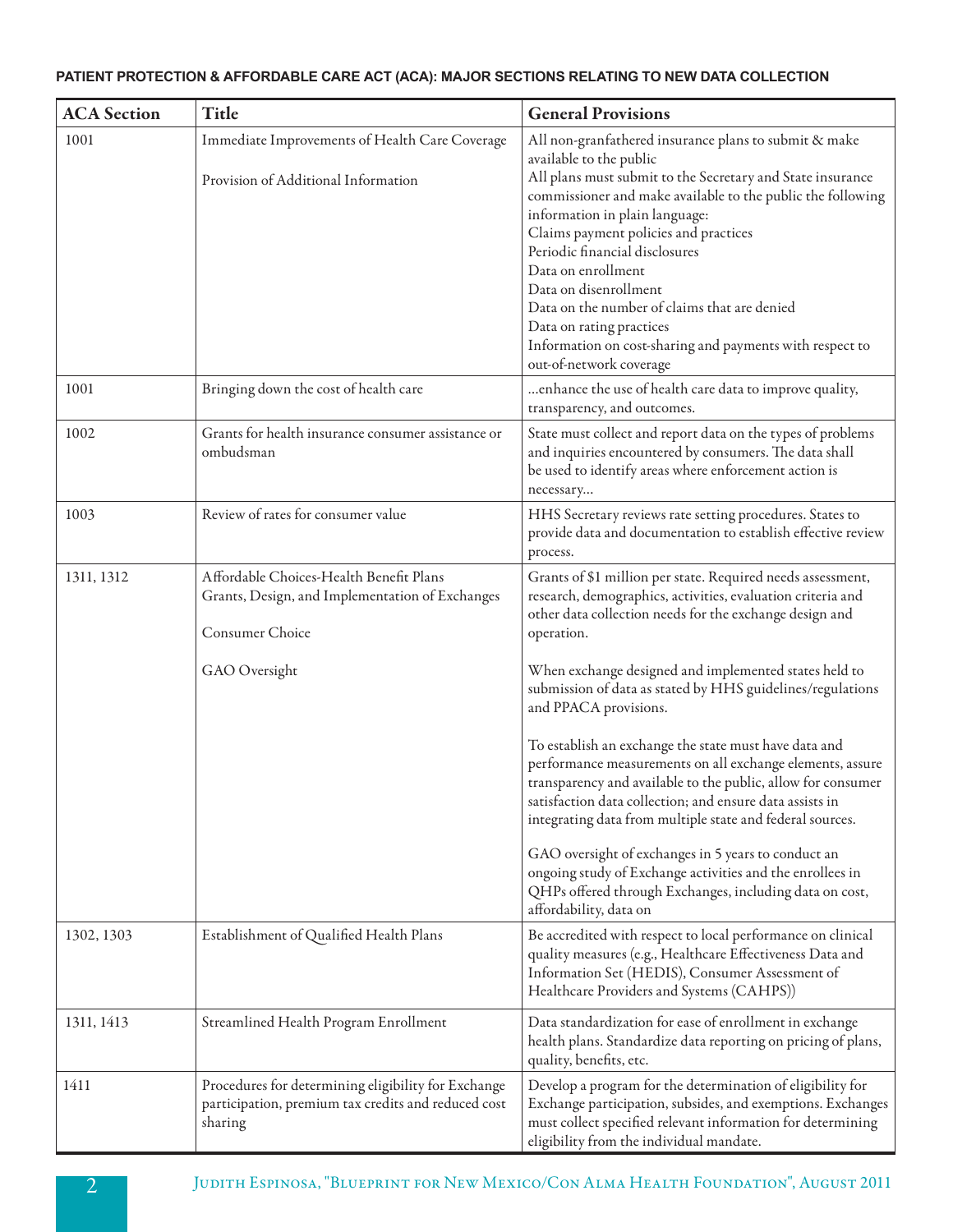#### **PATIENT PROTECTION & ACA: MAJOR SECTIONS RELATING TO NEW DATA COLLECTION (CONTINUED)**

| <b>ACA</b> Section | <b>Title</b>                                                                                                              | <b>General Provisions</b>                                                                                                                                                                                                                                                                                                                                                                                                                                                                                                                                                     |
|--------------------|---------------------------------------------------------------------------------------------------------------------------|-------------------------------------------------------------------------------------------------------------------------------------------------------------------------------------------------------------------------------------------------------------------------------------------------------------------------------------------------------------------------------------------------------------------------------------------------------------------------------------------------------------------------------------------------------------------------------|
| 1412               | Advance determinations and payment of premium<br>tax credits and cost-sharing reductions                                  | Establish a program for the advance determination of income<br>eligibility for individuals applying for subsidies through the<br>Exchange.                                                                                                                                                                                                                                                                                                                                                                                                                                    |
| 1413               | Streamlining of procedures for enrollment through<br>an Exchange and state Medicaid, CHIP, and health<br>subsidy programs | Develop a single streamlined form that may be used in<br>applying for all applicable state health subsidy programs. This<br>form can be filed online, by mail, or by telephone.                                                                                                                                                                                                                                                                                                                                                                                               |
| 1561               | Health information technology enrollment<br>standards and protocols                                                       | Develop interoperable and secure standards and protocols<br>that facilitate electronic enrollment of individuals in Federal<br>and State health and human services programs.                                                                                                                                                                                                                                                                                                                                                                                                  |
| 4302               | Data Collection Standards for Race, Ethnicity,<br>Primary Language, Sex, and Disability Status                            | Proposed rules out for comment. Evidence based standards<br>proposed. States will need data to effectively operate the<br>Exchanges.                                                                                                                                                                                                                                                                                                                                                                                                                                          |
| 10332              | Availability of Medicare Data for Performance<br>Measurement                                                              | Measure and publicly report information about the<br>performance of physicians, hospitals, and other health care<br>providers is to improve health care quality and control costs.<br>Incentivize quality measurement and reporting and to enable<br>more informed consumer decision-making, transparency,<br>accountability.                                                                                                                                                                                                                                                 |
| 3013, 3014, 3015   | National Strategy to Improve Health Care Quality<br>Quality Measure Development<br>Data collection; public reporting      | Codifying a series of provisions which together comprise a<br>national-level approach to the improvement of health care<br>quality, quality measurement, and the use of quality data;<br>Incentivizing the development or implementation of, or<br>facilitating, a number of health service delivery reforms;<br>Targeting quality improvement reforms across the spectrum<br>of payers, including private health insurers, Medicare and<br>Medicaid; ensure public reporting of quality data through<br>a strategic plan to include quality measures in federal<br>programs. |
| 5103               | Healthcare Workforce Program Assessment                                                                                   | Utilize a longitudinal evaluation and reporting data and<br>reports to a national database.                                                                                                                                                                                                                                                                                                                                                                                                                                                                                   |
| 3132               | Hospice Reform                                                                                                            | HHS to collect additional data and information as<br>appropriate to revise payments for hospice care. Data may<br>include information on charges and payments; number of<br>days of hospice care for Part A beneficiaries; number of days<br>attributed to each type of service; cost of each type of service;<br>and other issues.                                                                                                                                                                                                                                           |

Provisions of the ACA require that the new data requirements be placed within the public domain and be transparent and available to consumers. All in all, the new data requirement in the ACA should be the driver to make solid and lasting improvements in the health care delivery system.

States can use their existing and planned health information exchange infrastructure to more efficiently comply with the ACA's data provisions. States must work out IT business operations and infrastructure to coordinate the flow of eligibility and enrollment information among Medicaid, CHIP, and the exchange. This means that states need a realistic but effective timeline for instituting operations of the Exchange and align ACA data collection and reporting systems with that timeline.

ACA transparency elements will require public reporting on Exchange activities and operation as well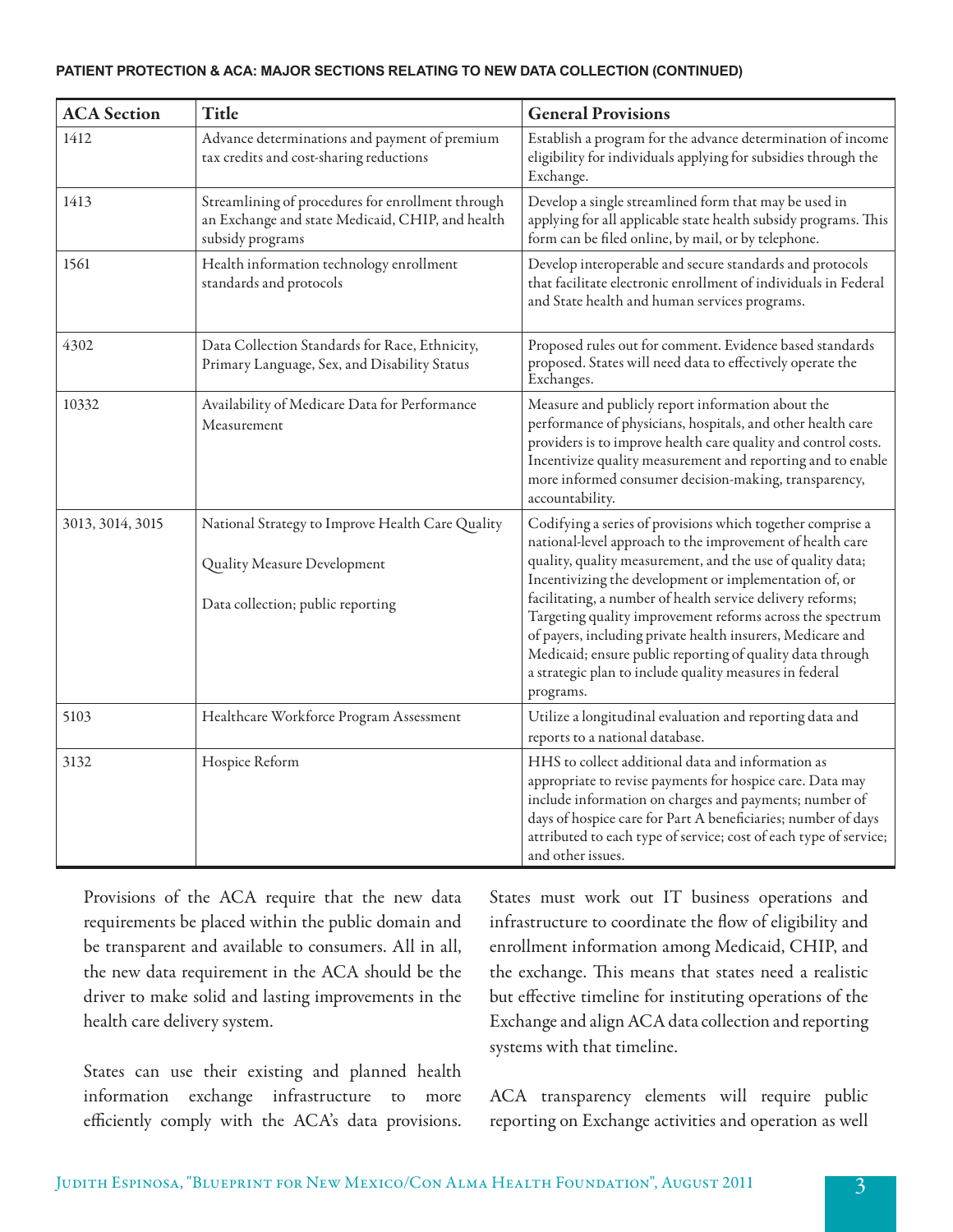as standardized data reporting on all HIE functions. Consumers and small employers will be informed by objective information and easily interpreted health care and insurance coverage data. Through HIE data elements consumers and small employers can be assured of fair and impartial treatment and objective information for them to assess plan eligibility, benefits, performance, rates, and performance indicators.

New Mexico's Exchange Planning Grant funding has provided for a "GAP" analysis of IT support systems across health services delivery, human services, and health care regulatory agency sectors. This will also include an analysis of infrastructure needs to fulfill ACA data collection requirements and an IT business operations plan for ACA compliance. The new application for the Affordable Insurance Exchange Establishment grant through HHS will further expand the NM Exchange IT systems and data collection requirements. Development of these systems will need to follow the ACA minimum functions of the Exchange.

An issue that's not often discussed is whether aspects of the data system that consumers can access are realistically "accessible" to persons with disabilities. Will there be, for example, data collection and website systems under which consumers with disabilities can without much difficulty apply on line for benefits? Assistive technologies should be a planned and designed element in the Exchange. These may include training and support, physical infrastructure accommodations, and conversion of Exchange information and materials into accessible format such as Braille and screen readable text, adaptive computers and other technology-based disability accommodations.

Effective use of data at the state level can support the establishment of health care quality indicators and outcome measurements for the population at large, and in particular vulnerable children, families and communities. Moreover, linking federal, state and local data sources to address health disparities for vulnerable populations should be a major planning and design factor as the state moves toward ACA implementation and develops its Exchange criteria.

Across the country, there are efforts based in States and regional collaboratives that are at the cutting edge of measuring quality performance outcomes. There is no need for any state to start from scratch when advancing quality outcomes or addressing health disparities and collecting data to support reporting and measurement of quality or health disparities indicators. A myriad of federal resources as well as New Mexico health care reports have been produced over the last several decades to design and put into practice health quality indicators and measures and define how to undertake progress on the elimination of health disparities. The big effort for New Mexico will be to aggregate these resources, refine them into usable data functions for the state, and make them available for public consumption and easy understanding.

Section 4302 (Understanding health disparities; data collection and analysis) of the ACA amends the Public Health Service Act to expand the current requirements for the collection and analysis of health disparities data. All federally funded health programs and population surveys will be required by 2013 to collect and report data on race, ethnicity, primary language, and other indicators of disparity. This provision strengthens data collecting and reporting mechanisms in Medicaid and the Children's Health Insurance Program, bringing them up to the same standards as Medicare.

Because all this information and data can be overwhelming, now is the time for the State of New Mexico to renew its commitment to collaborative efforts to aggregate data for quality outcome indicators, track efforts to eliminate health disparities and provide transparency to the public.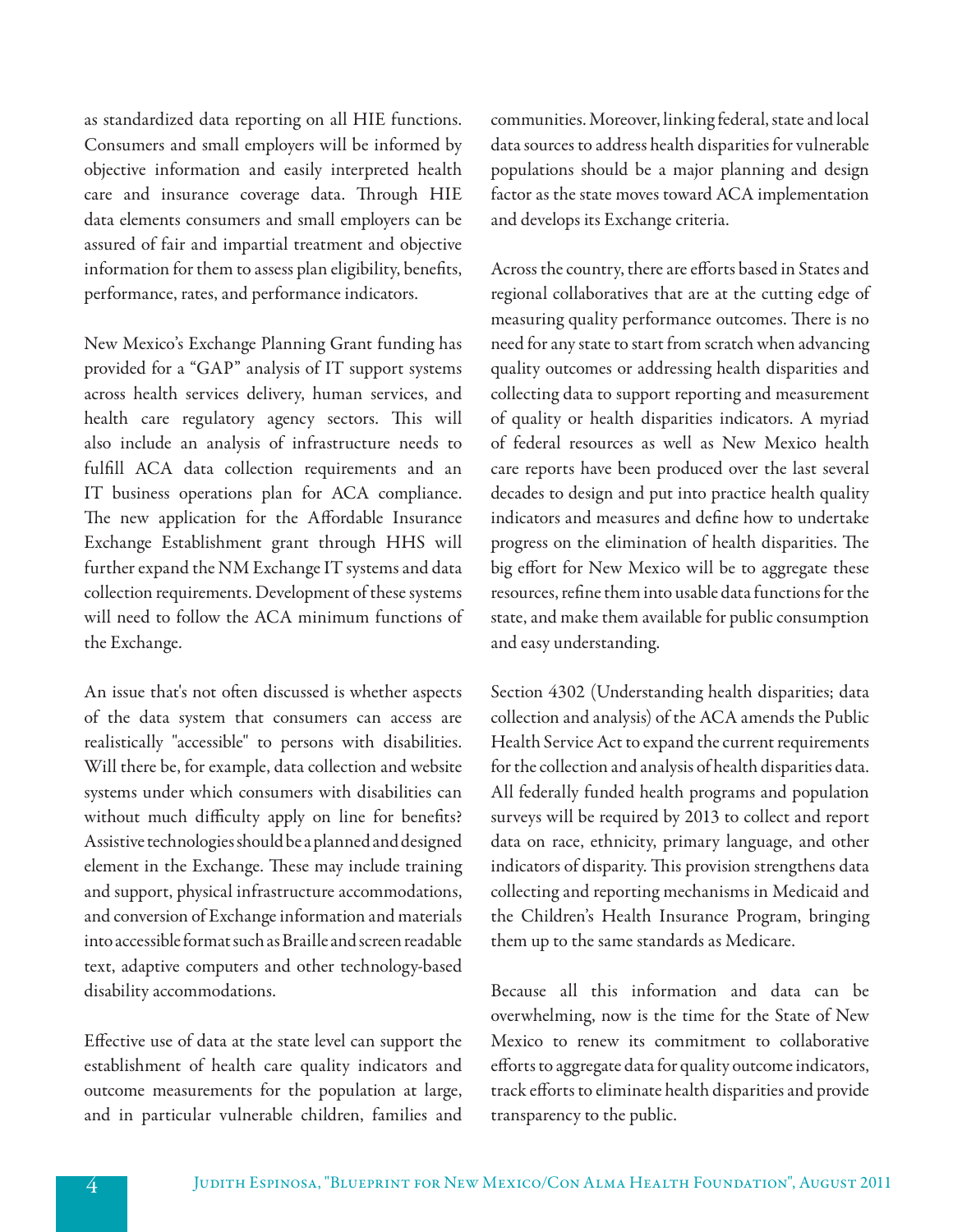### Opportunities for New Mexico

### Management - The Interagency Collaboration (NM Health Reform Leadership Team)

New Mexico continues its Health Reform Leadership Team established after the passage of the ACA. To its credit the group has monitored ACA activities, moved to take advantage of funding and grants from federal agencies and philanthropy. The Leadership Team has provided for stakeholder input and developed some outreach strategies through contractors and agency representatives.

The State now has the opportunity with its Leadership

### **Transparency**

Openness is a critical factor to achieving transparency in health care reform implementation. It is an attitude of the governmental organization which allows its functions to be readily accessible to the public. It is a willingness to be forthright with the public's trust. Health care reform provides the state and consumers the ability to build a trust relationship leading to quality health care for all.

### Don't Reinvent the Wheel/Build on What Has Been Started

New Mexico and federal agencies have developed quality indicators to improve health outcomes of its populations including health disparities in racial and ethnic minorities. Similarly as with its IT GAP analysis the State can also promulgate a GAP analysis current data on health outcome indicators from counties, community health centers, local governments, and county health collaboratives.

Team to expand its consumer and provider outreach through establishing foundational principles on data collection and transparency and the relationship to the design and implementation of the Exchange. The State can use its work on its human services IT GAP analysis to plow new ground on data transparency and communicate how it will address quality measurement data in new ways that call attention to racial and ethnic disparities.

Develop transparency and data guidelines and working principles for use across sectors and in particular for implementation and operation of the HIE. Collaborate with current stakeholders and seek broader perspectives from local communities. Data from HIE and other health reform activities should be transparent, easily available for review, and set out in multiple sources of consumption.

Designing for the ACA also provides a unique opportunity for the State to utilize the expertise of local communities which understand what happens on the ground between the health care delivery system and consumers in their communities. Organizations and consumers in local communities have developed strong data collection points and interact on a daily basis with people and providers.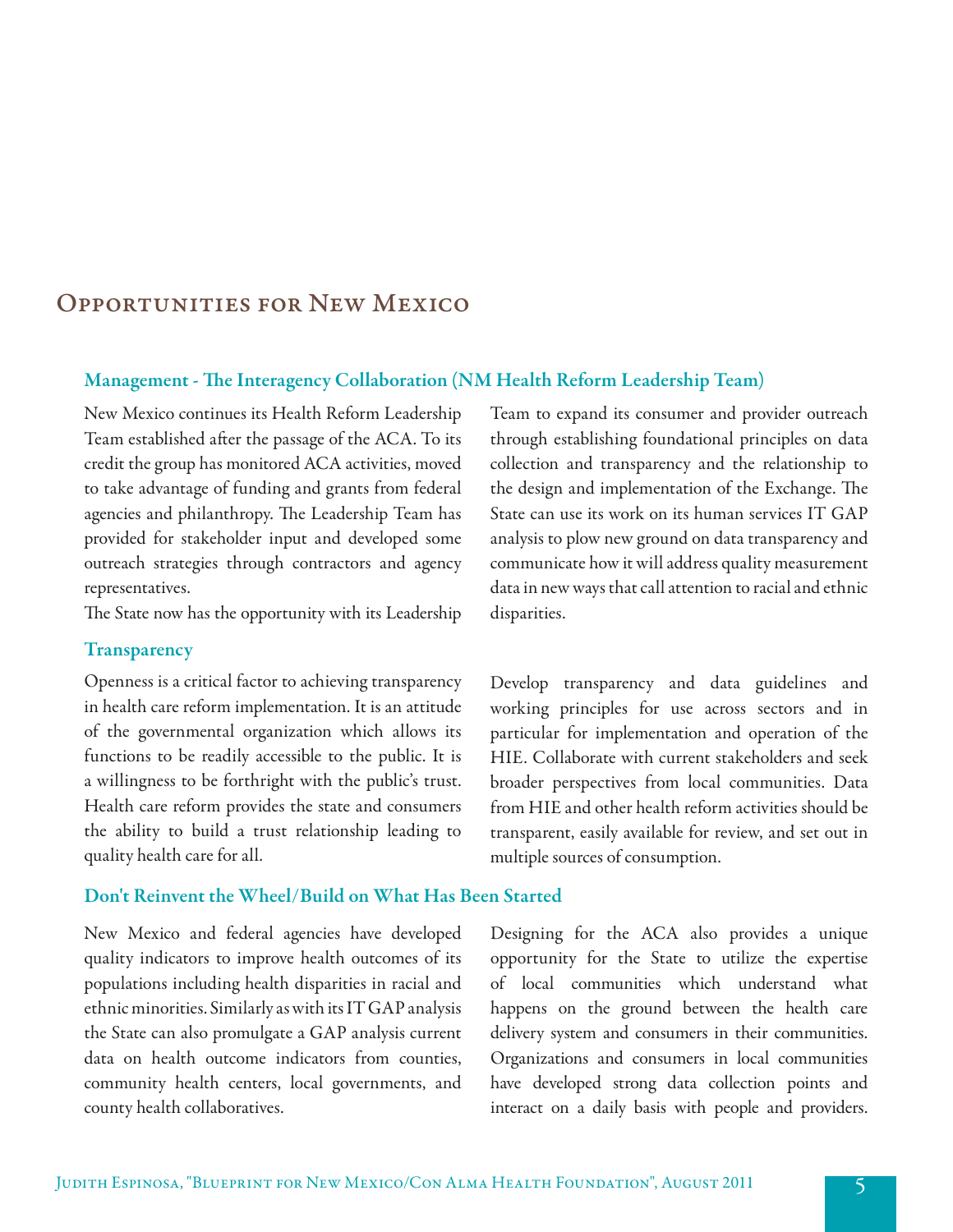## Opportunities for New Mexico (continued)

### Utilize Current County & Community Data/Keep It Current

There should be a commitment to take current locally collected county and community data and include indicators of racial and ethnic health disparities at a community level and continue updates to make this data relevant and current.

One of the best methods to interface at an on the ground community level and keep data relevant is through community based participatory research. While this requires some training of community and workers on the ground many New Mexico counties and health collaborative know and understand this

### Elimination of Health Disparities

 New Mexico has its "Racial and Ethnic Health Disparities Report Card" which has been a good start to documenting New Mexico issues and establishing some indicators for addressing health disparities. The Report Card does not transcend to higher plane of ACA planning, such as how health disparities can be focused on in Exchange operations. Having a commitment to lowering health disparities requires setting up a time frame to implement strategies to eliminate them, utilizing data from the Exchange, tapping into federal data collection tools, and creating new aggregated state data tools for determinants of health.

Some states conduct their own population health disparities surveys, which tend to have more in-depth participatory research concept. Once established, it can be key to design and implementation of major provisions of the ACA. When given the opportunity, most community health providers and leaders will embrace the chance to establish a relationship that makes their health care challenges relevant to policy makers. Community based participatory research allows communities to share their knowledge and experiences and share their historical social, environmental and health outcomes data and information collected over the decades.

information about health indicators and disparities outcomes. They may include such indicators as health insurance coverage and related issues such as health status and use of services. The ACA provides a backdrop to begin a health disparities population survey in New Mexico and it can also be a promising source of data for modeling the impact of policy changes for eliminating racial and ethnic health disparities.

All this is not easy and necessitates a commitment to long-term work on reduction and elimination of health disparities. Those working in health care reform should acknowledge these difficulties and deconstruct the work so that this goal does not feel unbearable and unachievable.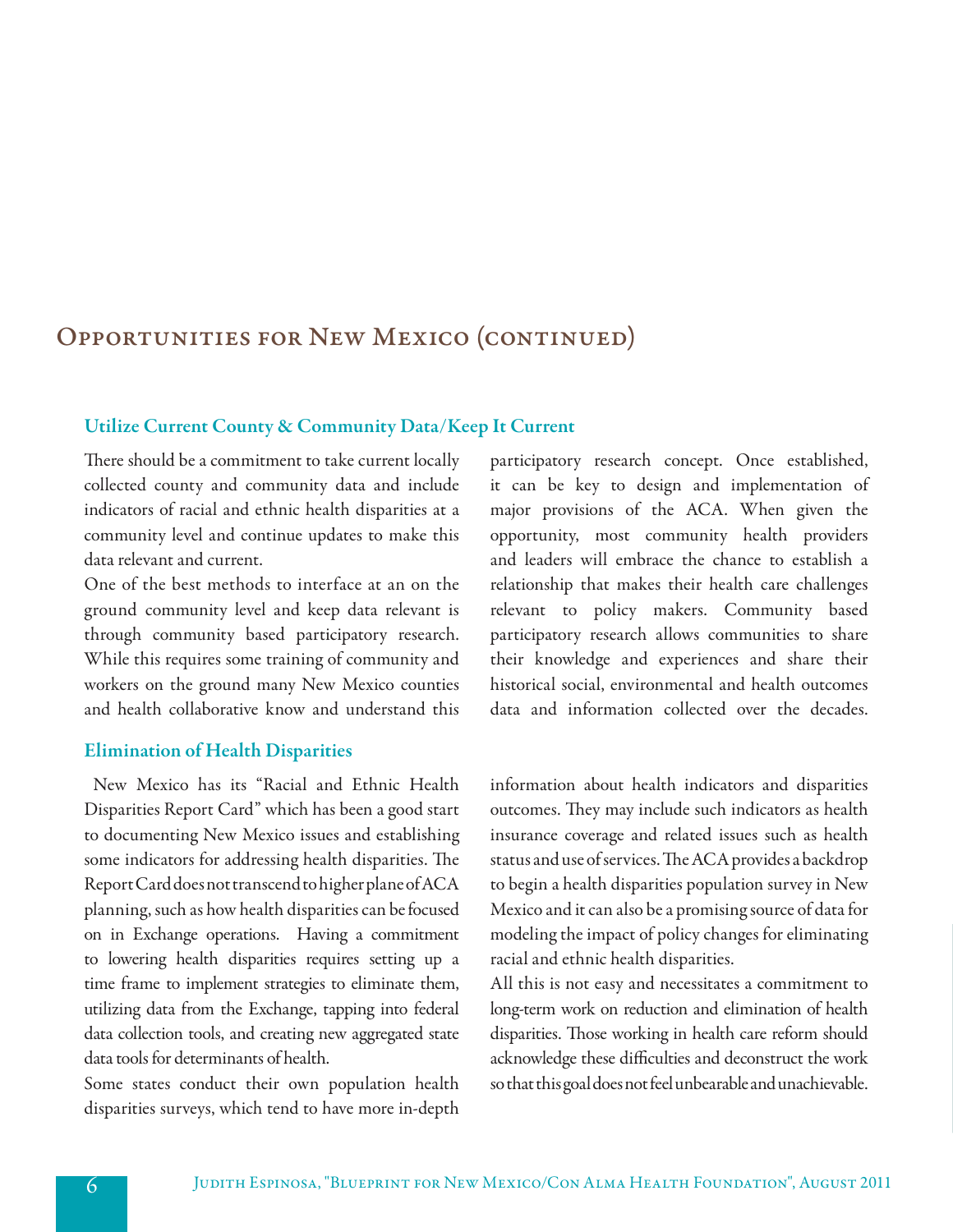## Opportunities for New Mexico (continued)

### Acknowledge Social and Environmental Determinants of Health are Real

As with quality indicators and outcomes, many states and federal agencies have developed criteria of social and environmental determinants of health. Looking at the NM county health collaborative work plans over the last decade, it is clear that social determinants are a big part of each plan and discussion of the health of various communities around the state. The NM DOH also in its presentation of "Health Status in New Mexico 2011" has identified social indicators of health, although the agency does not acknowledge them as such. For example, annual income, self reported health status by educational breakdown, binge drinking by education and income, risk behaviors by family relationships.

### Track the Impacts of the ACA in New Mexico

Commencing this evaluation process during early design of the Exchange and planning for ACA implementation generally is critical to affecting quality outcomes, eliminating health disparities and presenting data in a transparent and thoughtful way to policymakers and the public about the impacts of health reform.

A structured data and evaluation strategy can compile meaningful information and highlight key quality

Other social determinants will track the health needs and quality outcomes for disabled populations. For instance, community accessibility including transportation to and from health providers and home health care, where there is a continuing lack of public transit in all geographic areas of the state, particularly in rural communities.

The next logical step can be to acknowledge, identify and set standards and metrics for social and environmental determinants of health within the context of vulnerable communities, families and children. It is a matter of building on what has already been started.

outcome measures and make technical documentation accessible and transparent.

New Mexico has some unique opportunities to work with current philanthropic endeavors in the State that will bring together stakeholders from distinct and diverse backgrounds and communities. These stakeholder networks can build an evaluation and data collection assessment of ACA impacts on health care delivery strategies and health care reform requirements.

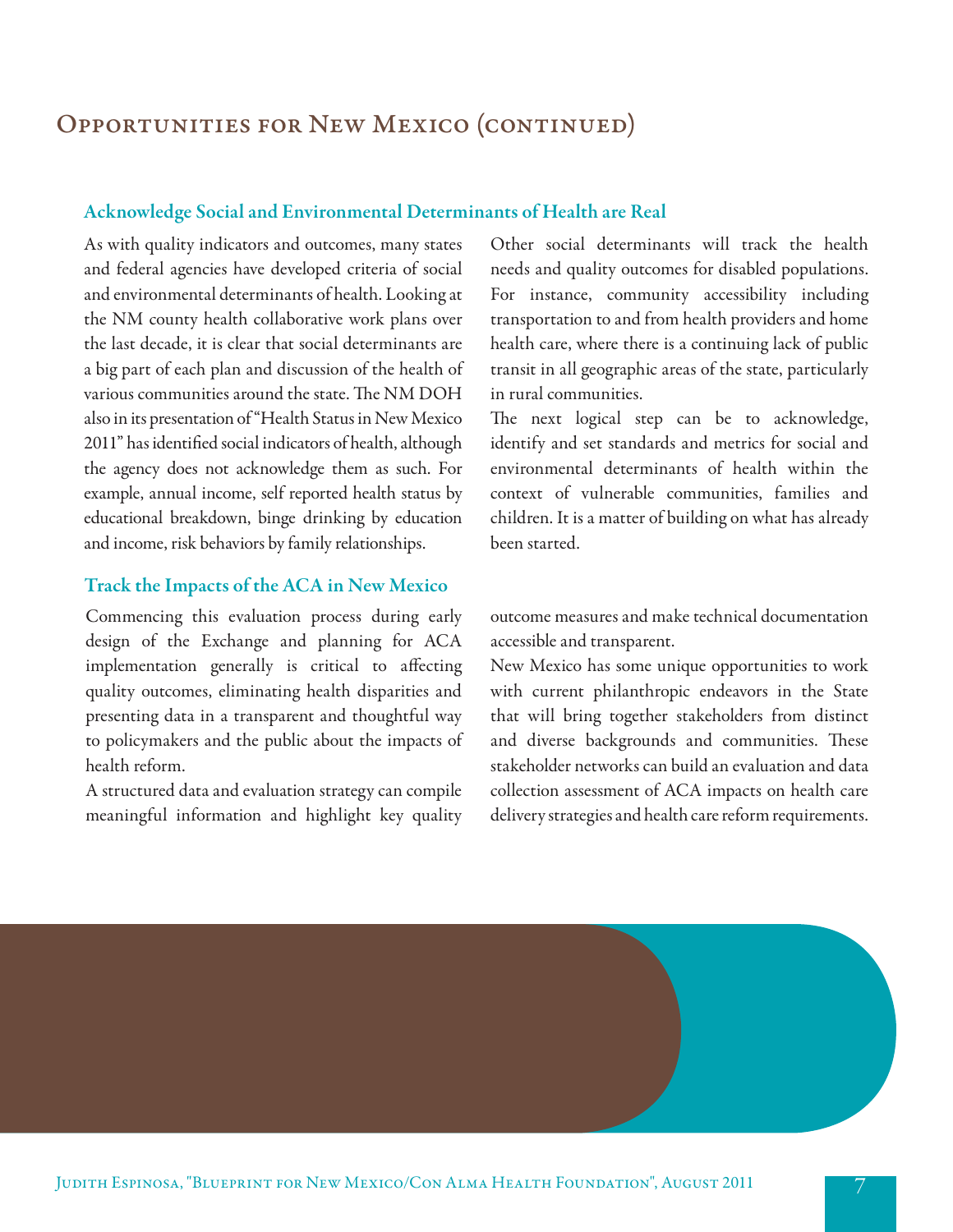

pronunciation: [**dey**-t*uh*, **dat**-*uh*, **dah**-t*uh*] *noun*

- 1. a plural of datum.
- 2. (used with a plural verb) individual facts, statistics, or items of information: *These data represent the results of our analyses. Data are entered by terminal for immediate processing by the computer.*
- 3. (used with a singular verb) a body of facts; information: *Additional data is available from the president of the firm.*

\*Function: (noun plural but singular or plural in construction) factual information (as measurements or statistics) used as a basis for reasoning, discussion, or calculation: *Data is plentiful and easily available; Data on the incidence of Lyme disease.*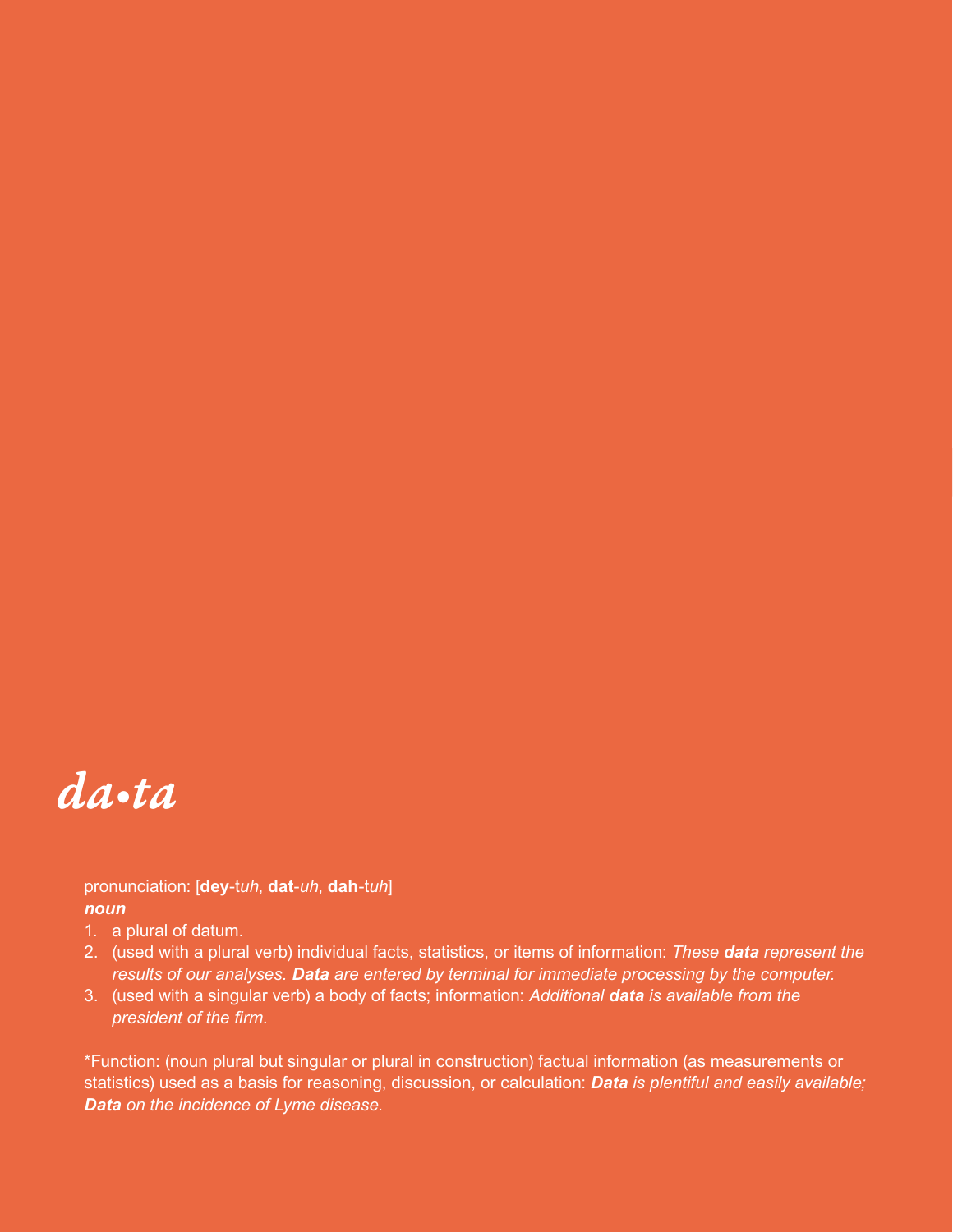## *Data: Why the Emphasis in Health Care Reform?*

We are bombarded with data everyday that we process as we make our way through our daily activity routines. Without this "factual information" and "body of facts" incoming to our senses, we would be unable to function in this increasingly technologically advanced world. But in its simplest terms, data keeps our brains and senses alive and functioning at a basic human level of awareness in ourselves and our environment.

Data it is said is vital to providing appropriate health care and improving health outcomes for our people. And, if you think of it, this is most likely borne out by historical human experiences at its most simple terms. I look at my child, I see his face is red, I feel his very hot stomach, I watch his face grimace with discomfort, I see he is not positively responsive to normally joyful stimuli. I combine this physical data from all his different physical sources. I aggregate this physical data from his body, his physical environment, my responses to him, and his responses to his social surroundings. Combining this data from his different physical attributes and aggregating the data

across physical, mental and environmental systems surrounding him, I conclude he is not acting or looking "in his normal state." I begin to quantify the data to conclude the seriousness of his physical being. I conclude I should take some positive measures to get my child back to "his normal wellness state of being."

As we talk about the ACA requirements of new "data collection" elements, aggregation and combining data to monitor population health, eliminate health disparities and identify priorities for health improvements, establish metrics for quality improvements, and develop quality and transparency indicators, and all those other seemingly complicated ACA provisions, we should remember and come back to our basic human example of why we want to gather and use our new data.

Let us ask ourselves some basic questions about data collection and aggregation, health indices of quality and transparency and public health improvement measurements as the state moves toward planning and implementation of the ACA.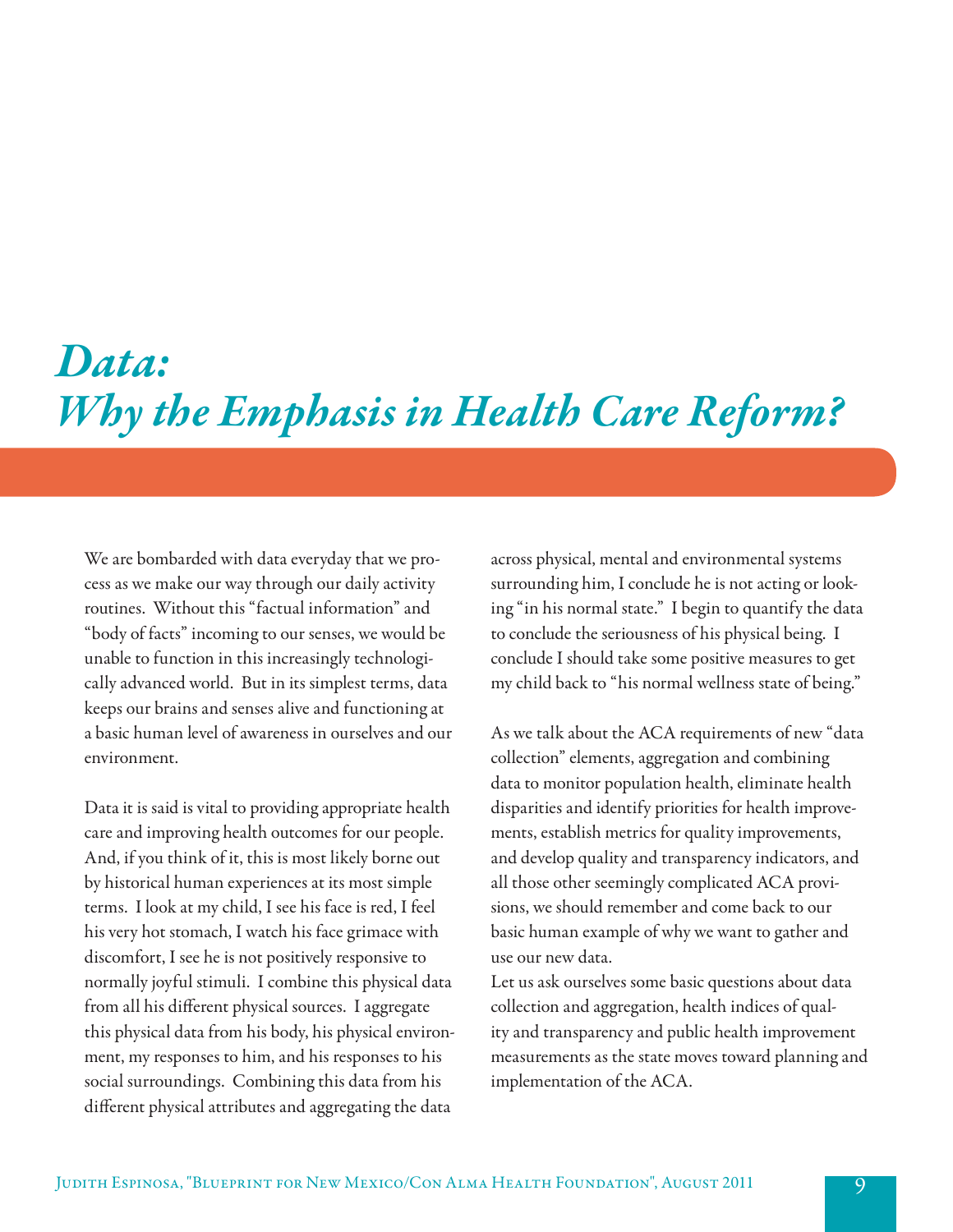- $\triangleright$  What is the most efficient means to collect this data?
- $\triangleright$  What will it do for us as a governmental entity?
- ▷ Can I understand it as an individual and/or purchaser of health insurance?
- ▷ Will the public (communities and families) use, understand or need the data to improve their quality of life?
- $\triangleright$  How will it be beneficial to the public's health?
- $\triangleright$  Will it reduce the health disparities we see and improve quality outcomes?
- $\triangleright$  What is the usefulness of the data to the long term goal of improving health outcomes of vulnerable children, families, and communities?

If we cannot answer these questions or provide a reasonable rationale for doing what we are doing to best implement the ACA, we are putting our goal of improving health outcomes at risk.

### SO WHAT DOES THE ACA REQUIRE IN NEW DATA?

Several provisions for implementing the ACA require integrating and aggregating current data collection points or collecting new data for new systems. The most obvious of new systems and what drives much of the ACA insurance reforms is the Health Benefits Exchanges or Health Insurance Exchange (HIE). States will need data elements which include race, ethnicity, primary language, sex and disabilities. (Department of Health and Human Services, Notice of Availability of Proposed Data Collection Standards for Race, Ethnicity, Primary Language, Sex, and Disability Status Required by Section 4302 of the Affordable Care Act. Federal Register / Vol. 76, No. 126 / Thursday, June 30, 2011 / Notices)

New data under the ACA provisions will be collected on wellness programs, the prevalence of chronic diseases, the health care workforce, review and collection of health insurance rates by state commissioners and a myriad of quality metrics.

Information Technology (IT) processes in most states are outdated and difficult to modify. So, the ACA

anticipates that states must develop and refine data sharing between state entities and the federal government for information on income and citizenship. For instance, enrollment and eligibility processes still have paper based procedures and are burdensome for the potential enrollee as well as those who assist them. Under the ACA, eligibility enrollment data information systems must come together in real time to provide potential enrollees to governmental health care programs and to the health insurance exchanges with clear choices regarding their health coverage options. (Weill, Allan. "State Policymakers' Priorities for Successful Implementation of Health Reform." National Academy for State Health Policy. www. nashp.org May 2010.)

The ACA requires the collection of data to determine if programs to reduce health disparities are working. To achieve the goals of the ACA in April 2011, HHS released two strategic plans to reduce health disparities and achieve health equity in the Nation: *HHS Action Plan to Reduce Health Disparities*, outlines goals and actions to reduce health disparities among racial and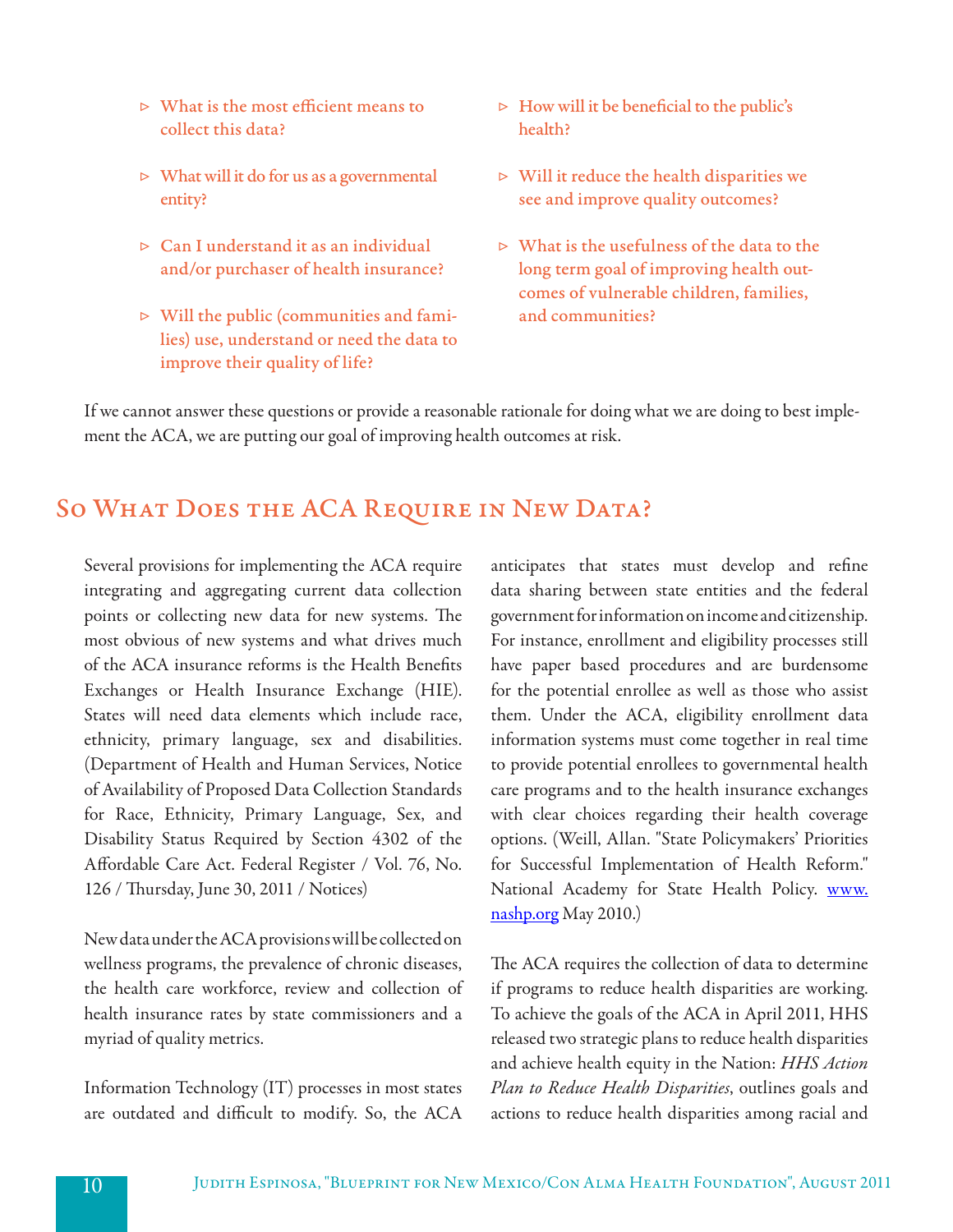ethnic minorities; the *National Stakeholder Strategy for Achieving Health Equity*, goals and objectives for public and private sector initiatives and partnerships (National Partnership for Action) to help racial/ethnic minorities and other underserved people reach their full health potential. The strategy with input from individuals and organizations throughout the country was coordinated by the HHS Office of Minority Health. The HHS Disparities Action Plan discusses four overarching HHS Secretarial priorities to address health disparities reductions and coordination of federal efforts. One such priority is to "increase the availability, quality, and use of data to improve the health of minority populations." (DHHS. "Action Plan to Reduce Racial and Ethnic Health Disparities: A Nation Free of Disparities in Health and Health Care. April 8, 2011.)

In May 2011, the Center for Medicare & Medicaid Services (CMS) published its *Guidance for Exchange and Medicaid IT Systems*, Version 2.0. The stated purpose "is to assist states as they design, develop, implement, and operate technology and systems projects related to the establishment and operation of Health Insurance Exchanges as well as coverage expansions and improvements under Medicaid and the Children's Health Insurance Program (CHIP), and premium tax credits and cost-sharing reductions under the Affordable Care Act." The IT Guidance also states that it provides national direction to assist states to:

- Achieve interoperability between IT federal and state data components during eligibility and enrollment through the HIE, Medicaid, CHIP
- Provide simple and seamless IT to identify those who qualify for HIE, tax credits, cost sharing reductions, Medicaid or CHIP
- Support and enable IT business operations and the processes for health care coverage through Exchanges
- • Ensure the development of IT solutions and approaches that will work in all states to meet

### key business objectives

CMS makes it clear in their guidance that it is just that. It does not intend to impose a "single IT solution on individual states." DHHS, CMS, Guidance for Exchange and Medicaid Information Technology (IT) Systems 2 Version 2.0 May, 2011. However, it would behoove each state to utilize the guidance because it will not only provide seamless federal/ state interoperability for IT implementation of the ACA but will allow states to also develop state-tostate interoperability. This can assist portability of health insurance plans and allow for less complicated opportunities for developing regional Exchanges.

The ACA (section 10332) takes a significant step by expanding HHS' authority to release Medicare claims data to organizations that meet certain requirements for performance measurement and reporting. HHS/CMS is only authorized to release the data to organizations that meet very prescriptive requirements (privacy and security of the data). Organizations must agree to performance measures and release reports approved by CMS. This program will be of assistance to multi-stakeholder community organizations, states and local health collaboratives that are working to produce and report provider performance information in their communities. (Thorpe, Jane. "Release of Medicare Data for Performance Measurement." Health Reform GPS. The George Washington University Hirsch Health Law and Policy Program & the Robert Wood Johnson Foundation. www.healthreformgps.org.)

Section 1561 of the ACA requires HHS, in consultation with the Health Information Technology (HIT) Policy Committee and the HIT Standards Committee to develop interoperable and secure standards and protocols that facilitate electronic enrollment of individuals in federal and state health and human services programs. These Committees in May 2011 submitted recommendations, which seek to encourage adoption of modern electronic systems and processes that allow a consumer to seamlessly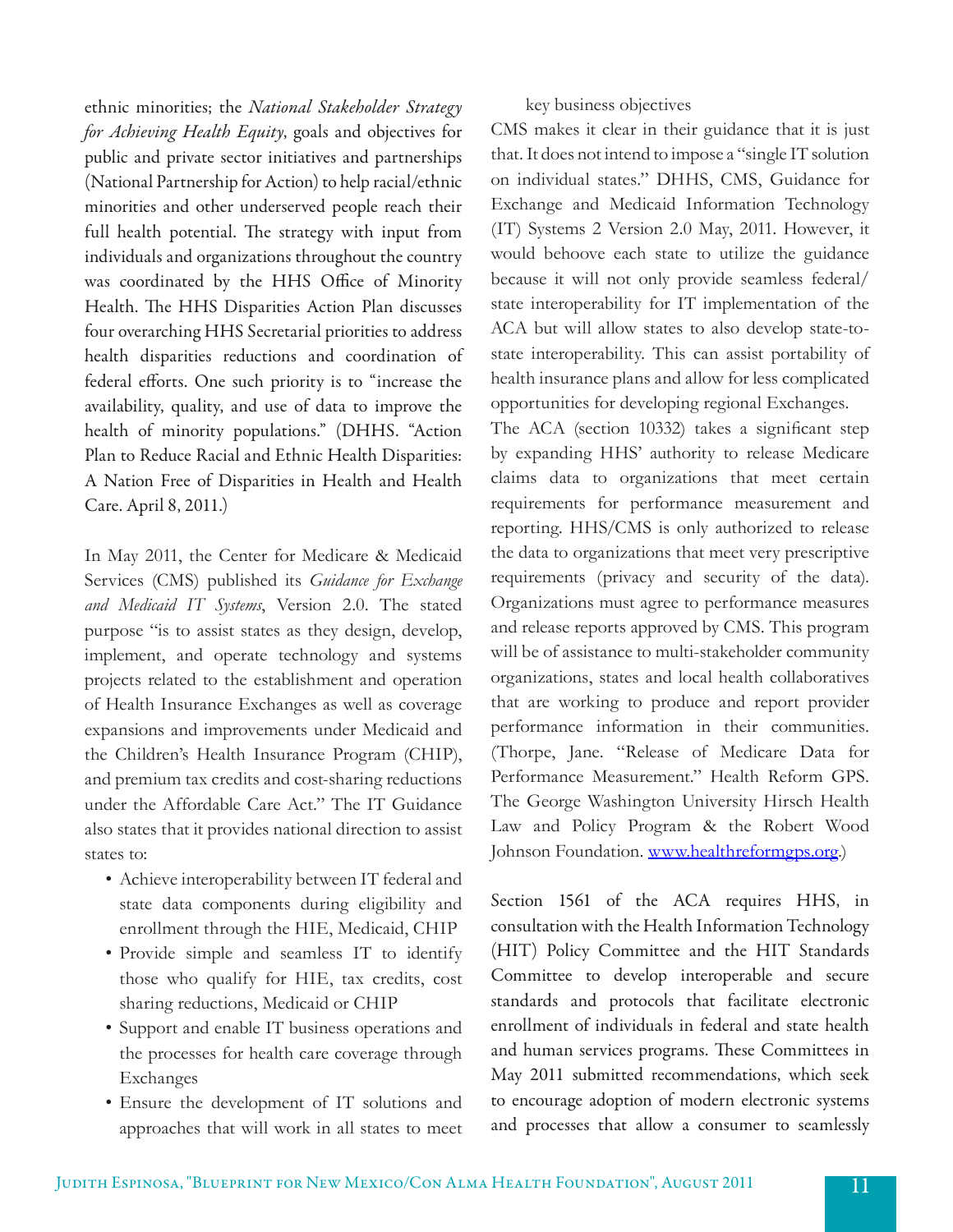obtain and maintain the full range of available health coverage and other human services benefits. Recommendations state that health IT systems should use a set of standardized Web services that could also support the eligibility determination process across federal and state human service functions. Health IT systems should:

• Feature a transparent, user friendly online process so consumers can make informed decisions about applying for and managing benefits;

- • Accommodate the range of user capabilities, languages and access considerations;
- • Offer seamless integration between private and public insurance options;
- • Connect consumers with health coverage and all other federally funded human services for ease of enrollment;
- Provide strong privacy and security protections.

The table below entitled, *PPACA Major Sections Relating to New Data Collection,* provides for a listing of the major provisions of the ACA that will require new data collection. This list highlights the sections but is not all inclusive since it is clear that implementing the ACA will require most states to extensively modify the their IT human services and insurance regulatory to best accommodate consumer interface and HIE operations.

| <b>ACA</b> Section | <b>Title</b>                                                                                                  | <b>General Provisions</b>                                                                                                                                                                                                                                                                                                                                                                                                                                                                                                                                                                                                                                       |
|--------------------|---------------------------------------------------------------------------------------------------------------|-----------------------------------------------------------------------------------------------------------------------------------------------------------------------------------------------------------------------------------------------------------------------------------------------------------------------------------------------------------------------------------------------------------------------------------------------------------------------------------------------------------------------------------------------------------------------------------------------------------------------------------------------------------------|
| 1001               | Immediate Improvements of Health Care<br>Coverage<br>Provision of Additional Information                      | All non-granfathered insurance plans to submit & make avail-<br>able to the public<br>All plans must submit to the Secretary and State insurance<br>commissioner and make available to the public the following<br>information in plain language:<br>Claims payment policies and practices<br>Periodic financial disclosures<br>Data on enrollment<br>Data on disenrollment<br>Data on the number of claims that are denied<br>Data on rating practices<br>Information on cost-sharing and payments with respect to out-<br>of-network coverage                                                                                                                 |
| 1001               | Bringing down the cost of health care                                                                         | enhance the use of health care data to improve quality,<br>transparency, and outcomes.                                                                                                                                                                                                                                                                                                                                                                                                                                                                                                                                                                          |
| 1002               | Grants for health insurance consumer assistance or<br>ombudsman                                               | State must collect and report data on the types of problems and<br>inquiries encountered by consumers. The data shall be used to<br>identify areas where enforcement action is necessary                                                                                                                                                                                                                                                                                                                                                                                                                                                                        |
| 1003               | Review of rates for consumer value                                                                            | HHS Secretary reviews rate setting procedures. States to<br>provide data and documentation to establish effective review<br>process.                                                                                                                                                                                                                                                                                                                                                                                                                                                                                                                            |
| 1311, 1312         | Affordable Choices-Health Benefit Plans<br>Grants, Design, and Implementation of Exchanges<br>Consumer Choice | Grants of \$1 million per state. Required needs assessment,<br>research, demographics, activities, evaluation criteria and other<br>data collection needs for the exchange design and operation.<br>When exchange designed and implemented states held to<br>submission of data as stated by HHS guidelines/regulations<br>and PPACA provisions.<br>To establish an exchange the state must have data and<br>performance measurements on all exchange elements, assure<br>transparency and available to the public, allow for consumer<br>satisfaction data collection; and ensure data assists in<br>integrating data from multiple state and federal sources. |

### **PATIENT PROTECTION & AFFORDABLE CARE ACT (ACA): MAJOR SECTIONS RELATING TO NEW DATA COLLECTION**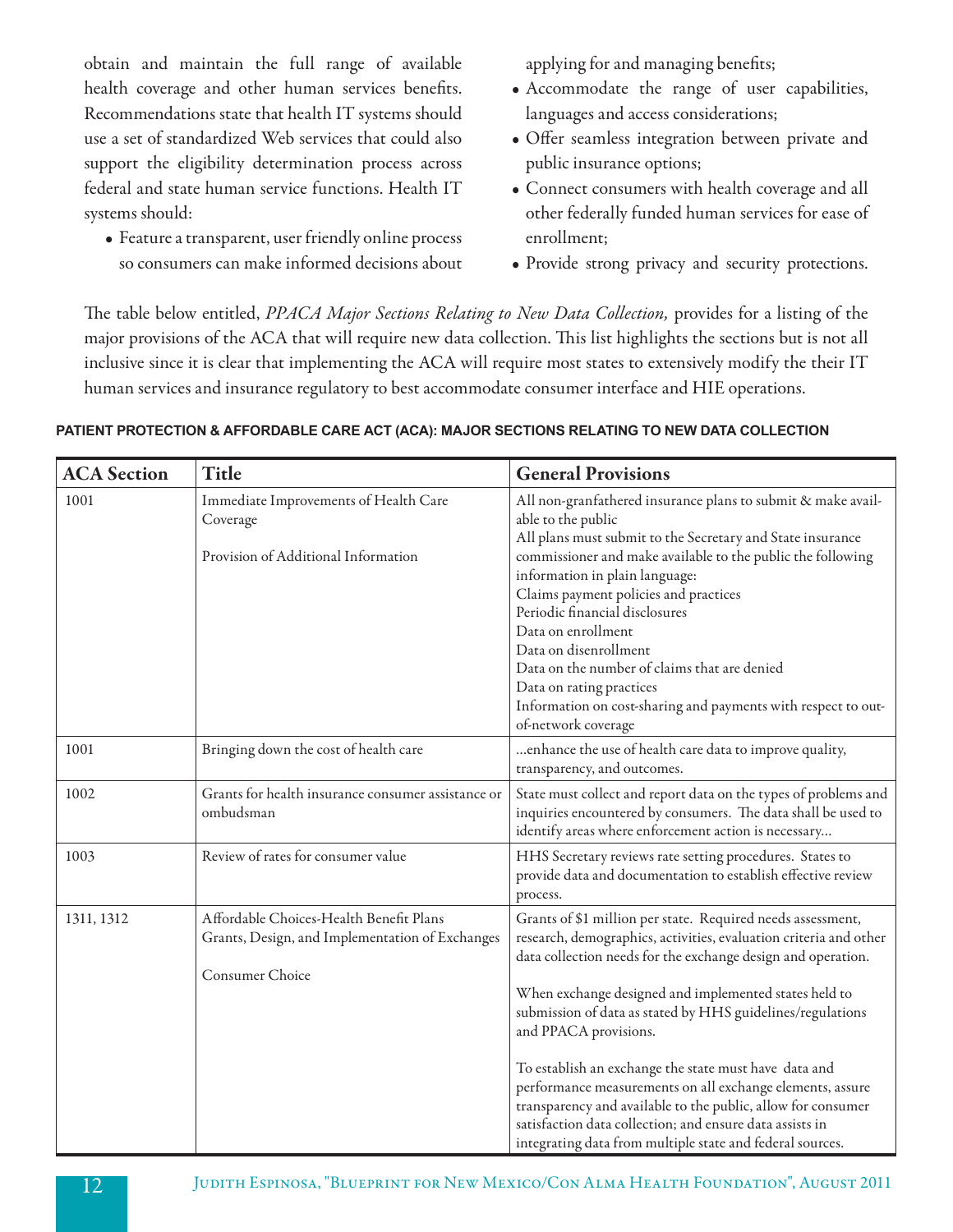### **PATIENT PROTECTION & AFFORDABLE CARE ACT (ACA): MAJOR SECTIONS RELATING TO NEW DATA COLLECTION**

| <b>ACA</b> Section | Title                                                                                                                     | <b>General Provisions</b>                                                                                                                                                                                                                                                                                                                                                                                                                                                                                                                                                  |
|--------------------|---------------------------------------------------------------------------------------------------------------------------|----------------------------------------------------------------------------------------------------------------------------------------------------------------------------------------------------------------------------------------------------------------------------------------------------------------------------------------------------------------------------------------------------------------------------------------------------------------------------------------------------------------------------------------------------------------------------|
| 1311, 1312         | GAO Oversight                                                                                                             | GAO oversight of exchanges in 5 years to conduct an ongoing<br>study of Exchange activities and the enrollees in QHPs offered<br>through Exchanges, including data on cost, affordability, data<br>on                                                                                                                                                                                                                                                                                                                                                                      |
| 1302, 1303         | Establishment of Qualified Health Plans                                                                                   | Be accredited with respect to local performance on clinical<br>quality measures (e.g., Healthcare Effectiveness Data and<br>Information Set (HEDIS), Consumer Assessment of<br>Healthcare Providers and Systems (CAHPS))                                                                                                                                                                                                                                                                                                                                                   |
| 1311, 1413         | Streamlined Health Program Enrollment                                                                                     | Data standardization for ease of enrollment in exchange health<br>plans. Standardize data reporting on pricing of plans, quality,<br>benefits, etc.                                                                                                                                                                                                                                                                                                                                                                                                                        |
| 1411               | Procedures for determining eligibility for<br>Exchange participation, premium tax credits and<br>reduced cost sharing     | Develop a program for the determination of eligibility for<br>Exchange participation, subsides, and exemptions. Exchanges<br>must collect specified relevant information for determining<br>eligibility from the individual mandate.                                                                                                                                                                                                                                                                                                                                       |
| 1412               | Advance determinations and payment of premium<br>tax credits and cost-sharing reductions                                  | Establish a program for the advance determination of income<br>eligibility for individuals applying for subsidies through the<br>Exchange.                                                                                                                                                                                                                                                                                                                                                                                                                                 |
| 1413               | Streamlining of procedures for enrollment<br>through an Exchange and state Medicaid, CHIP,<br>and health subsidy programs | Develop a single streamlined form that may be used in applying<br>for all applicable state health subsidy programs. This form can<br>be filed online, by mail, or by telephone.                                                                                                                                                                                                                                                                                                                                                                                            |
| 1561               | Health information technology enrollment<br>standards and protocols                                                       | Develop interoperable and secure standards and protocols that<br>facilitate electronic enrollment of individuals in Federal and<br>State health and human services programs.                                                                                                                                                                                                                                                                                                                                                                                               |
| 4302               | Data Collection Standards for Race, Ethnicity,<br>Primary Language, Sex, and Disability Status                            | Proposed rules out for comment. Evidence based standards<br>proposed. States will need data to effectively operate the<br>Exchanges.                                                                                                                                                                                                                                                                                                                                                                                                                                       |
| 10332              | Availability of Medicare Data for Performance<br>Measurement                                                              | Measure and publicly report information about the<br>performance of physicians, hospitals, and other health care<br>providers is to improve health care quality and control costs.<br>Incentivize quality measurement and reporting and to enable<br>more informed consumer decision-making, transparency,<br>accountability.                                                                                                                                                                                                                                              |
| 3013, 3014, 3015   | National Strategy to Improve Health Care Quality<br>Quality Measure Development<br>Data collection; public reporting      | Codifying a series of provisions which together comprise a<br>national-level approach to the improvement of health care<br>quality, quality measurement, and the use of quality data;<br>Incentivizing the development or implementation of, or<br>facilitating, a number of health service delivery reforms;<br>Targeting quality improvement reforms across the spectrum<br>of payers, including private health insurers, Medicare and<br>Medicaid; ensure public reporting of quality data through a<br>strategic plan to include quality measures in federal programs. |
| 5103               | Healthcare Workforce Program Assessment                                                                                   | Utilize a longitudinal evaluation and reporting data and<br>reports to a national database.                                                                                                                                                                                                                                                                                                                                                                                                                                                                                |
| 3132               | Hospice Reform                                                                                                            | HHS to collect additional data and information as appropriate<br>to revise payments for hospice care. Data may include<br>information on charges and payments; number of days of<br>hospice care for Part A beneficiaries; number of days attributed<br>to each type of service; cost of each type of service; and other<br>issues.                                                                                                                                                                                                                                        |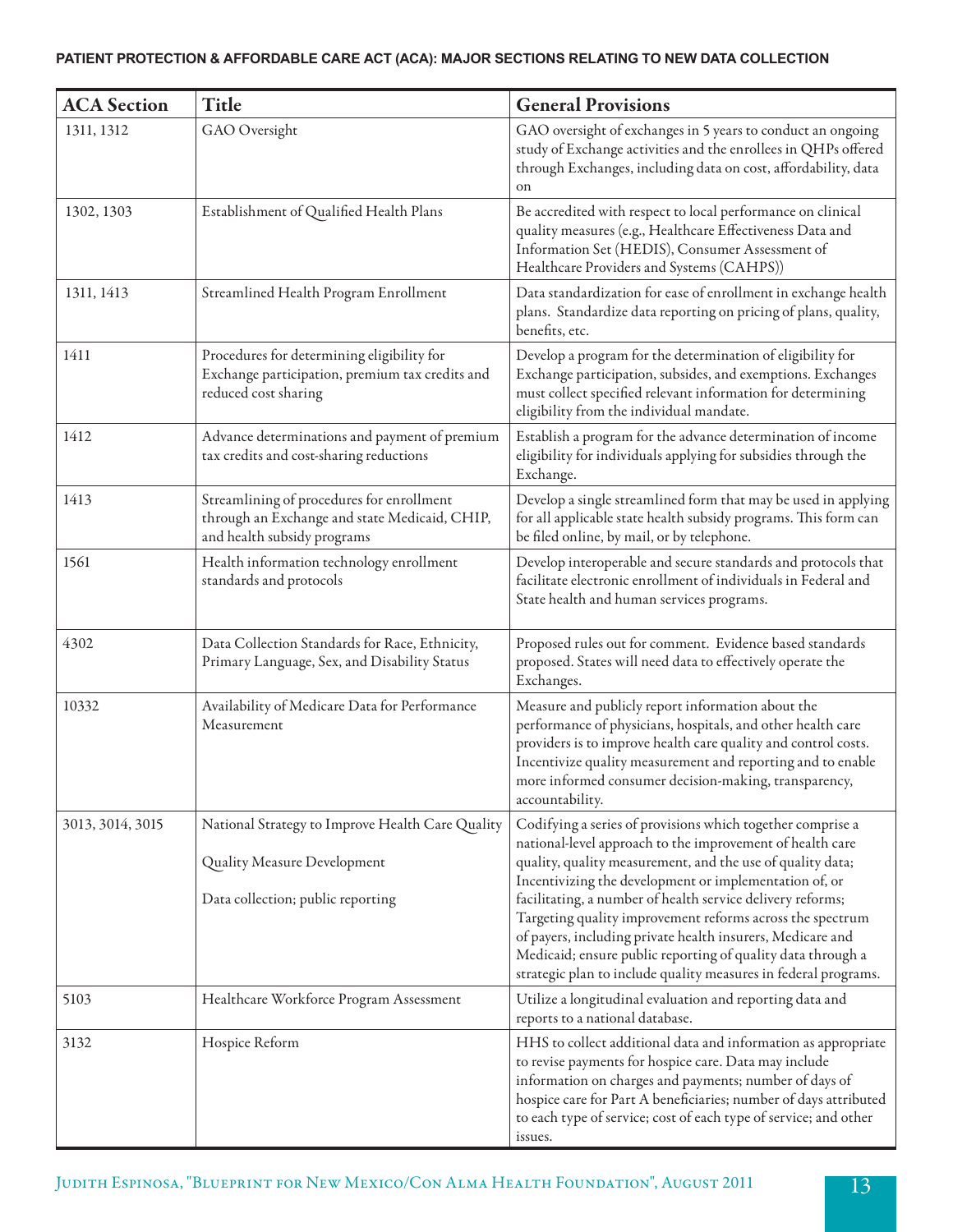Provisions of the ACA require that the new data requirements be placed within the public domain and be transparent and available to consumers. But it is not only general consumers who will utilize this data for pricing health insurance, but providers interested in enhancing quality outcomes for their patients, small employers who are interested in extending health benefits for their employees, communities which work to address the health care needs among the most vulnerable populations can utilize health disparities data, and all those purchasers of health insurance and health care services generally. All in all, the new data requirement in the ACA should be the driver to make solid and lasting improvements in the health care delivery system.

> IT systems should be able to generate data in support of performance management, public transparency, policy analysis, program integrity, and program evaluation.

The federal law effects a tremendous simplification in Medicaid eligibility—moving to standards based on modified adjusted gross income as defined in the tax code. States will have to develop and refine data sharing between all eligibility criteria and the federal government for information on income and citizenship. These information streams must come together in real time to provide potential enrollees with clear choices regarding their coverage options. With guidance from the federal government, states must completely redesign their eligibility systems. (State Health Access Data Assistance Center (SHADAC). 2011. "Monitoring the Impacts of Health Reform at the State Level: Using Federal Survey Data." Brief #24. Minneapolis, MN: University of Minnesota.)

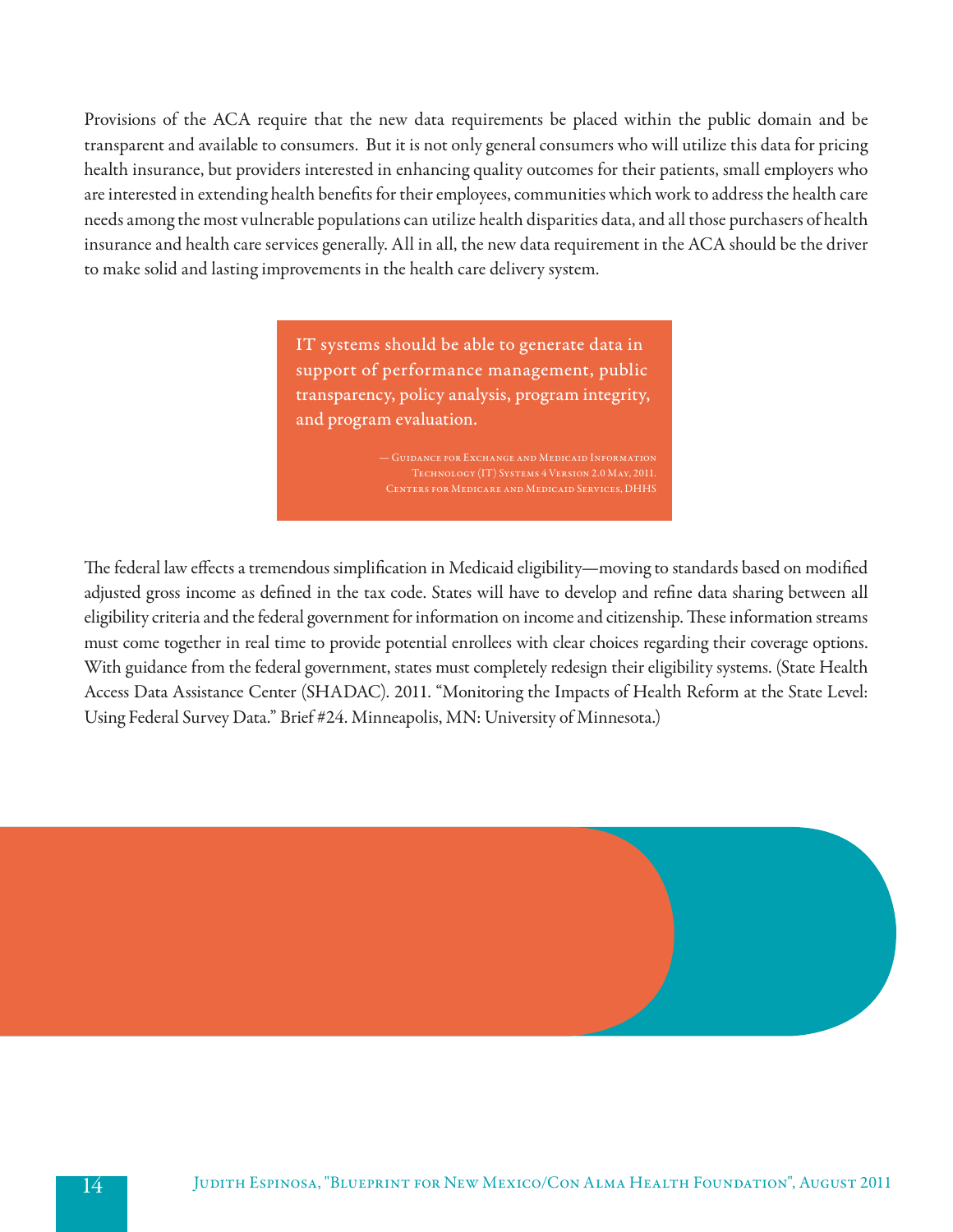

pronunciation: [**kwol**-i-tee] *noun*

- 1. a: peculiar and essential character, NATURE: *Her ethereal quality*. b: an inherent feature, PROPERTY: *Had a quality of stridence, dissonance*. c: capasity, role: *In the quality of reader and companion.*
- 2. a: degree of excellence, grade: *The quality of competing air service*. b: superiority in kind: *merchandice of quality.*

### *adjective*

1. being of high quality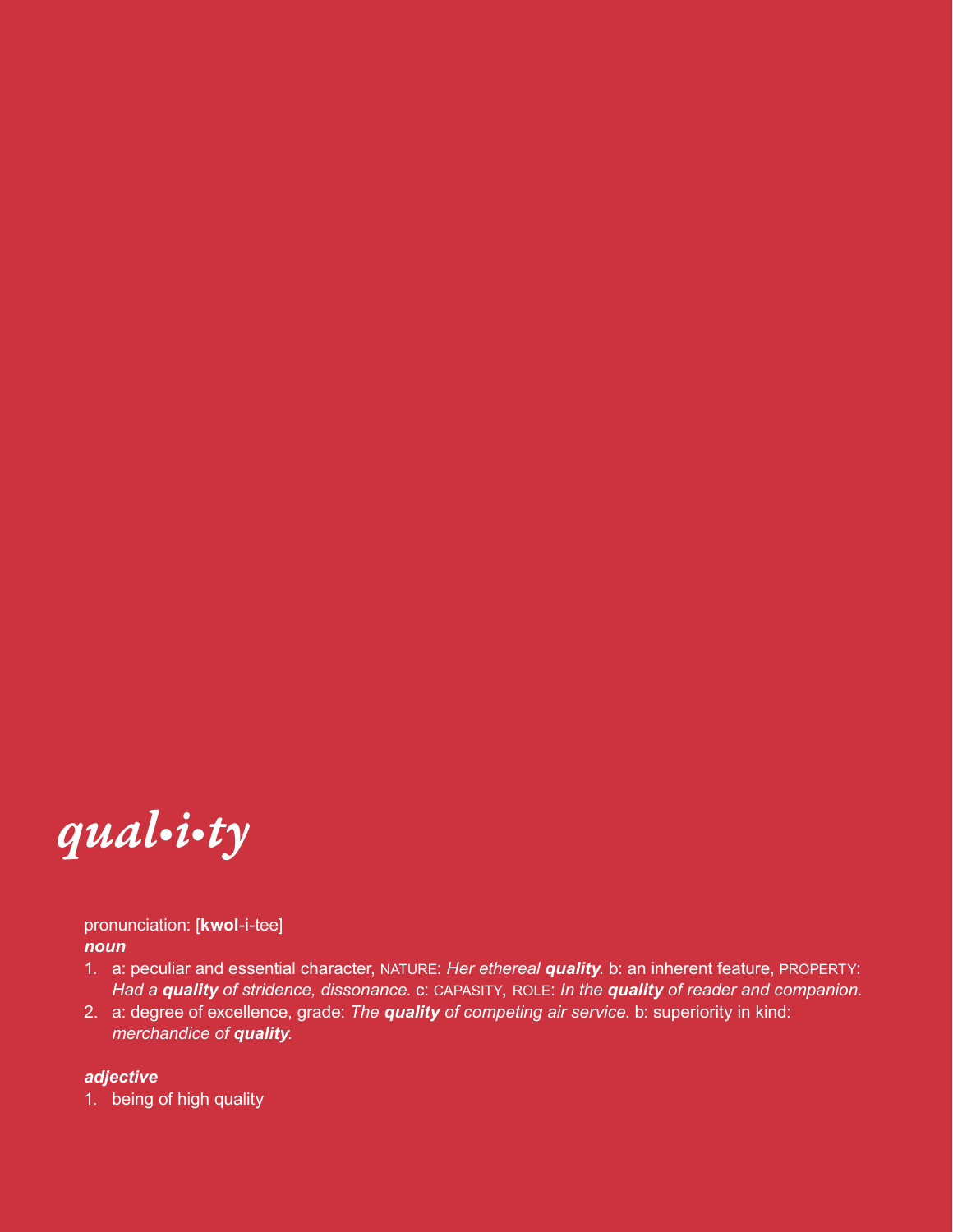## *Data, Transparency & Quality Outcomes: Significance of the Health Insurance Exchange*

If the Health Insurance Exchange is to be transparent and openly accessible to small employer groups and consumers generally, then insurance plan pricing, costs and insurance plan utilization, program enrollment, consumer complaints, and other insurance plan information must be collected, compiled and disseminated in an accessible and comprehensible way through the HIE.

States can use their existing and planned health information exchange infrastructure to more efficiently comply with the ACA's data provisions. States must work out IT business operations and infrastructure to coordinate the flow of eligibility and enrollment information among Medicaid, CHIP, and the exchange. This means that states need a realistic but effective timeline for instituting operations of the Exchange and align ACA data collection and reporting systems with that timeline.

The ACA outlines an Exchange infrastructure that can help states do the following:

- §1343 Impose the required risk adjustment charges and distribute corresponding credits to health plans.
- §2701 Voluntarily provide information on health care quality for Medicaid eligible adults using standardized, national measures.
- • §4302 Collect required data for Medicaid and CHIP beneficiaries on race, ethnicity, sex, primary language, and type of disability in order to better under health disparities.
- §5102 Better understand their current health care workforces and plan for future workforce needs through a State Healthcare Workforce Development Grant.

(National Academy for State Health Policy. www. statereforum.org/taxonomy)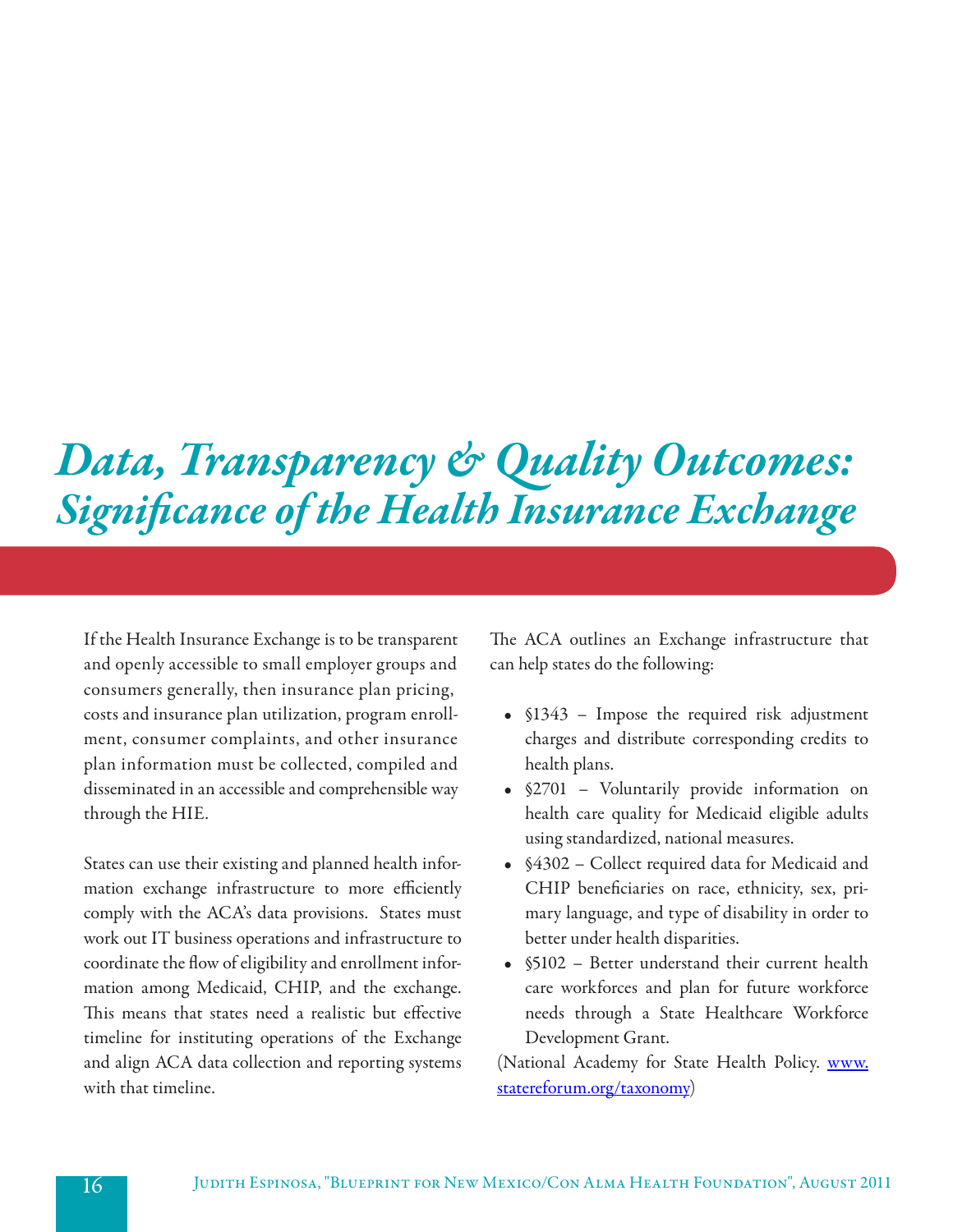IT systems should be simple and seamless in identifying people who qualify for coverage through the Exchange, tax credits, cost-sharing reductions, Medicaide, and CHIP.

> *— Guidance for Exchange and Medicaid Information Technology (IT) Systems 4 Version 2.0 May, 2011. Centers for Medicare and Medicaid Services, DHHS*

ACA requires data matching in the HIE for ease of enrollment, allowing a consumer to utilize only one application for enrollment in any program for which they may be eligible. State Exchanges will be upgrading data collection and information technology (IT) systems and will set HIE business operations to ensure transparency and ease of use for consumers. Some questions to be asked by states as they begin to develop their electronic data matching to determine eligibility are:

- $\triangleright$  How do we minimize information required on an electronic application?
- ▷ Does our state Medicaid agency already conduct data matching with the Social Security Administration to verify applicants' citizenship?
- $\triangleright$  Does the state use data matching with any other federal databases or between means-tested programs like WIC,

SNAP, TANF, or the Free and Reduced Price School Meals Program?

 $\triangleright$  Do we as a state have the capacity to electronically match data with other state agencies, such as the Department of Motor Vehicles, state vital statistics, or the state treasurer's office?

> FAMILIES USA. IMPLEMENTING EXCHANGES: A Guide to State Activities and Choices. FAMILIES USA OCTOBER 2010.

ACA transparency elements will require public reporting on Exchange activities and operation as well as standardized data reporting on all HIE functions. Consumers and small employers will be informed by objective information and easily interpreted health care and insurance coverage data. Through HIE data elements consumers and small employers can be assured of fair and impartial treatment and objective information for them to assess plan eligibility, benefits, performance, rates, and performance indicators.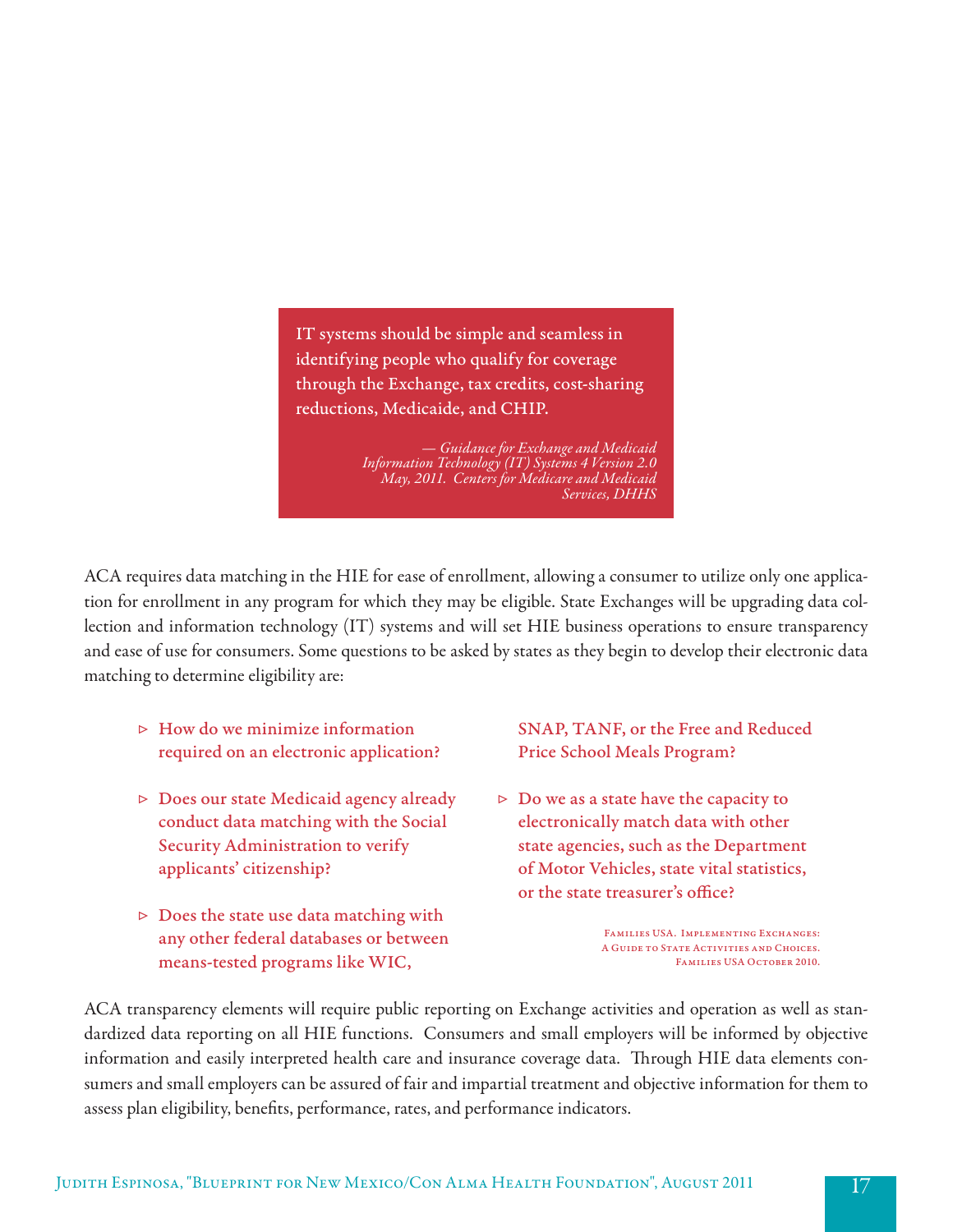New Mexico's Exchange Planning Grant funding has provided for a "GAP" analysis of IT support systems across health services delivery, human services, and health care regulatory agency sectors This will also include an analysis of infrastructure needs to fulfill ACA data collection requirements and an IT business operations plan for ACA compliance. The new application for the Affordable Insurance Exchange Establishment grant through HHS will further expand the NM Exchange IT systems and data collection requirements. Development of these systems will need to follow the ACA minimum functions of the Exchange.

A state should develop sound data and analytic methods to drive decision-making about their Exchange and will need sufficient quantitative and qualitative information to monitor and evaluate exchange implementation.

Despite ACA mandates there are many choices for states as they design and implement exchanges. For example, how will the Exchange be financial stable, will there be a regional Exchange, what is the role in individual and small group markets, and how will data collection and IT infrastructure best be constructed to meet state policy goals? States can also go beyond the requirements of the ACA and define their Exchange policy priorities that will best meet their individual state needs. For instance, Washington State plans to develop an evaluation template to ensure that data collection systems are in place for tracking the impact of their Health Insurance Partnership and future reform efforts. (State Health Access Assistance Center. "Health Insurance Exchanges: Implementation and Data Considerations for States and Existing Models for Comparison. " October 2010.)

States also have the opportunity, at the exchange design stage, to create the data infrastructure needed to support program implementation and revision as well as to meet the information demands of state and federal policy makers.

*— State Health Access Assistance Center (SHDAC).*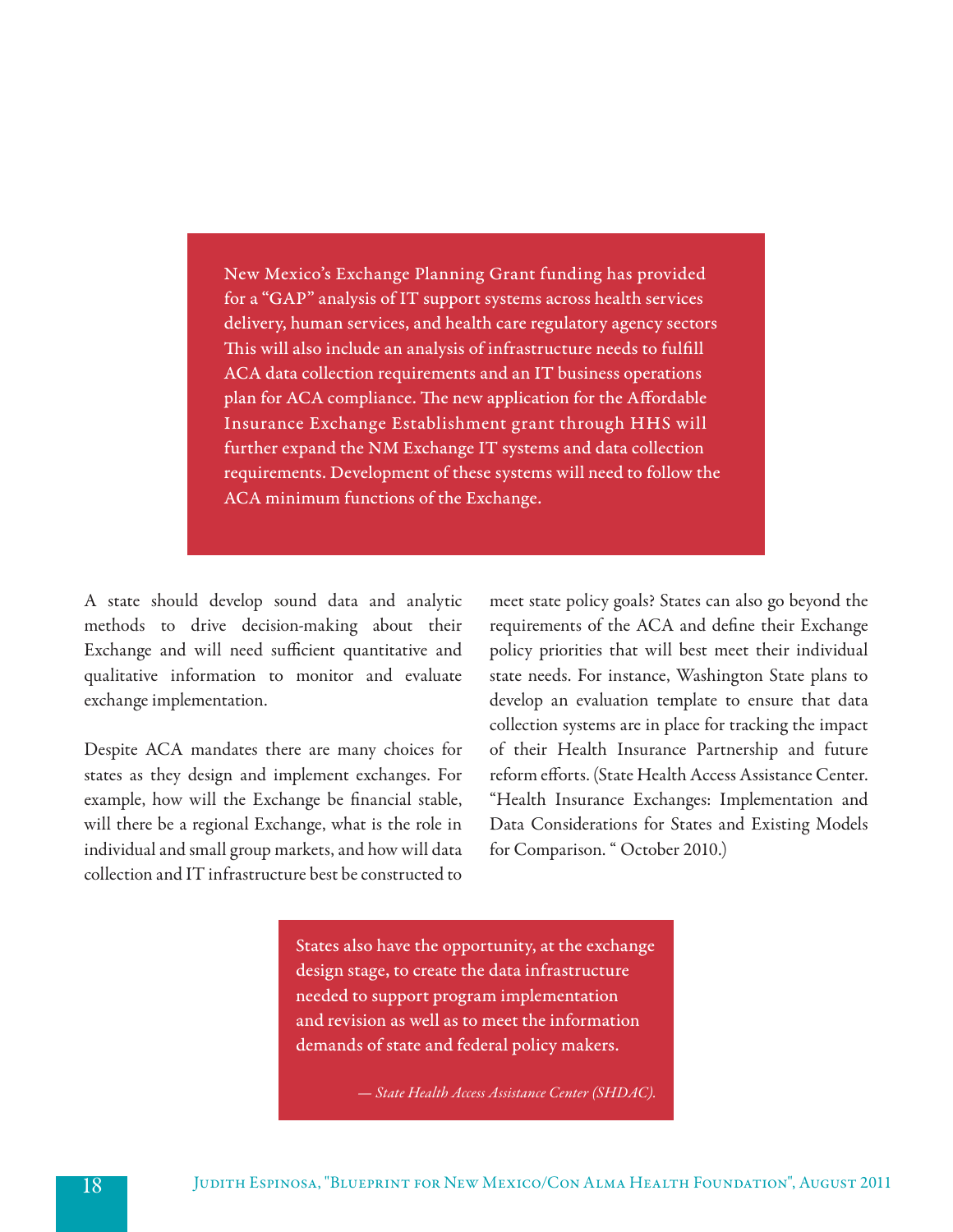In its application and proposal for the "Establishment Grant of State-Operated Health Insurance Exchanges" the State of New Mexico must address the following key IT functions:

- 1. Eligibility
- 2. Enrollment
- 3. Premium tax credits administration
- 4. Cost-sharing assistance administration
- 5. Health plan management to support Qualified Health Plan certification
- 6. Payment management system for Free Choice Vouchers

Six states and a multi-state consortium have received over \$241 million from DHHS in Early Innovator grants to develop model Affordable Insurance Exchange IT systems. All Early Innovator states committed to assuring the technology developed is reusable and transferable. The six Early Innovator states will provide models for how Exchange IT systems can be created.

Affordable Insurance Exchange Establishment grants help states continue their work to implement this key provision of the Affordable Care Act. The grants recognize that states are making progress toward establishing Exchanges but are doing so at different paces. Of the seventeen states receiving the Level One of \$185 million of Exchange Establishment grants fourteen have specific detailed plans to utilize all or a portion of the funding to strengthen the health information technology systems that will be integral to the Exchange. The other three states will utilize some funding for data and IT systems evaluations. The fourteen states will also look to support the information, data and IT policy options for full implementation of the Exchange; conduct a thorough analysis of information technology capabilities; design the business requirements and IT detailed design, implementation of the Exchange IT platform, including product licensing, system integration, and independent verification and validation; and build the exchange IT system to coordinate with state agencies to enable a streamlined, single-portal eligibility and enrollment system.

The ACA ensures that there are core IT elements and that the Exchange IT systems for every state are comprehensive and reusable by other states. Systems must be interoperable and integrated with state Medicaid and Children's Health Insurance Program (CHIP) programs and be able to interface with HHS and other federal data sources in order to verify and acquire data as needed.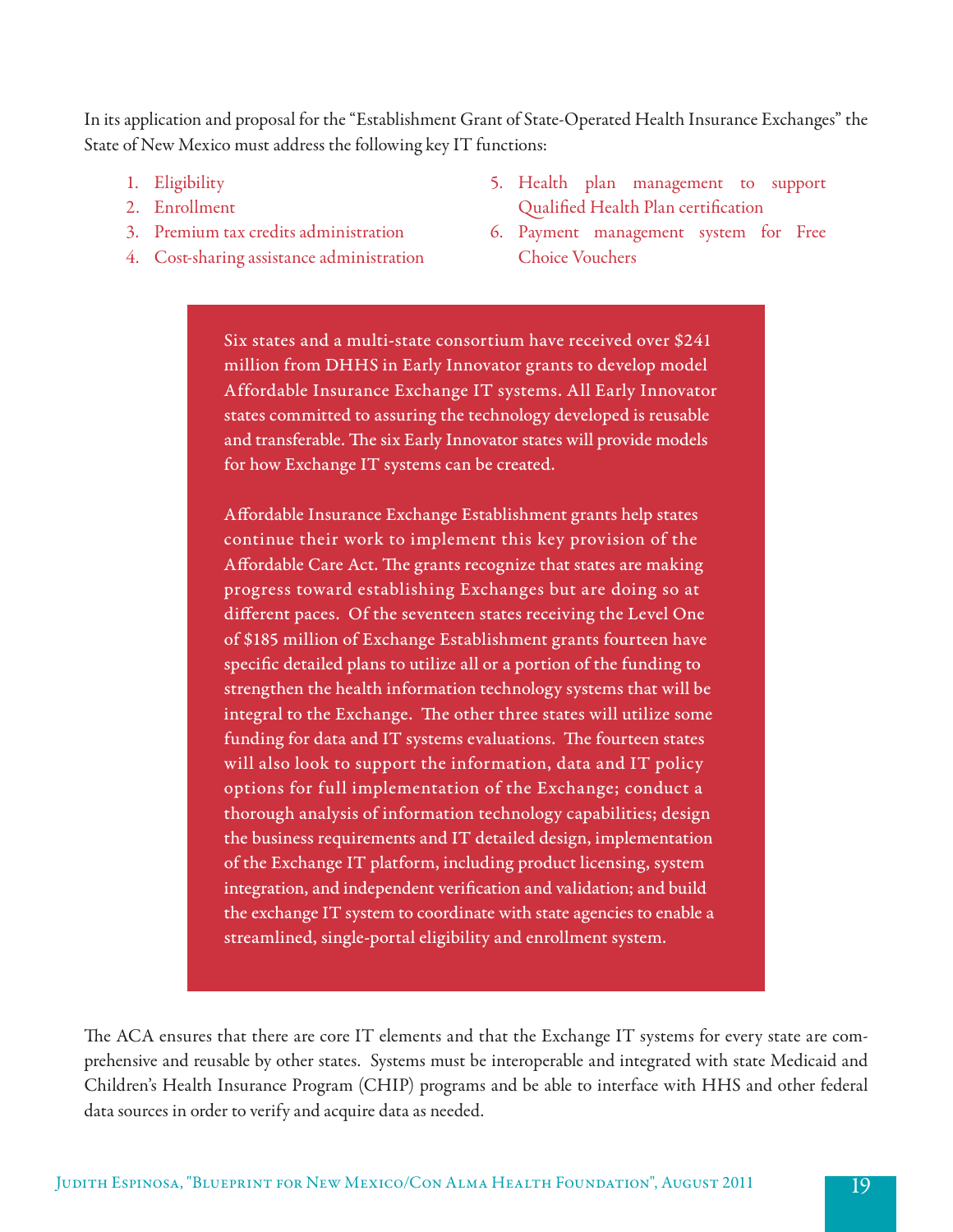An issue that's not often discussed is whether aspects of the data system that consumers can access are realistically "accessible" to persons with disabilities. Will there be, for example, data collection and website systems under which consumers with disabilities can without much difficulty apply on line for benefits? Assistive technologies should be a planned and designed element in the Exchange. These may include training and support, physical infrastructure accommodations, and conversion of Exchange information and materials into accessible format such as Braille and screen readable text, adaptive computers and other technology-based disability accommodations. In a study supported by the National Center for Legal and Economic Justice (NCLEJ), a team of law students from the Northeastern University School of Law tested the accessibility and usability of public benefits agency web sites in California, Florida, Michigan, New York, and Texas. (LaCheen, Cary. "The Closed Digital Door: State Public Benefits Agencies' Failure to Make Websites Accessible to People With Disabilities and Usable for Everyone." The National Center for Law and Economic Justice. June 22, 2010.)

Some Web accessibility problems for people with disabilities in the study were documented as:

- $\triangleright$  Accessibility problems that prevent application for benefits online.
- ▷ Accessibility problems that prevent individuals from contacting the agency for an application or for information.
- $\triangleright$  Accessibility problems that prevent a search on the agency's web site.
- ▷ Inadequate color contrast that makes it difficult for individuals with low vision to read.
- $\triangleright$  Design choices that make it difficult or impossible for individuals using assistive technology to read.
- ▷ Missing text labels for pictures, tables, search boxes, and other non-text elements. They could not be read by individuals with disabilities using screen readers.

The state Exchange IT systems and infrastructure should address these accessibility needs early on for disabled individuals.

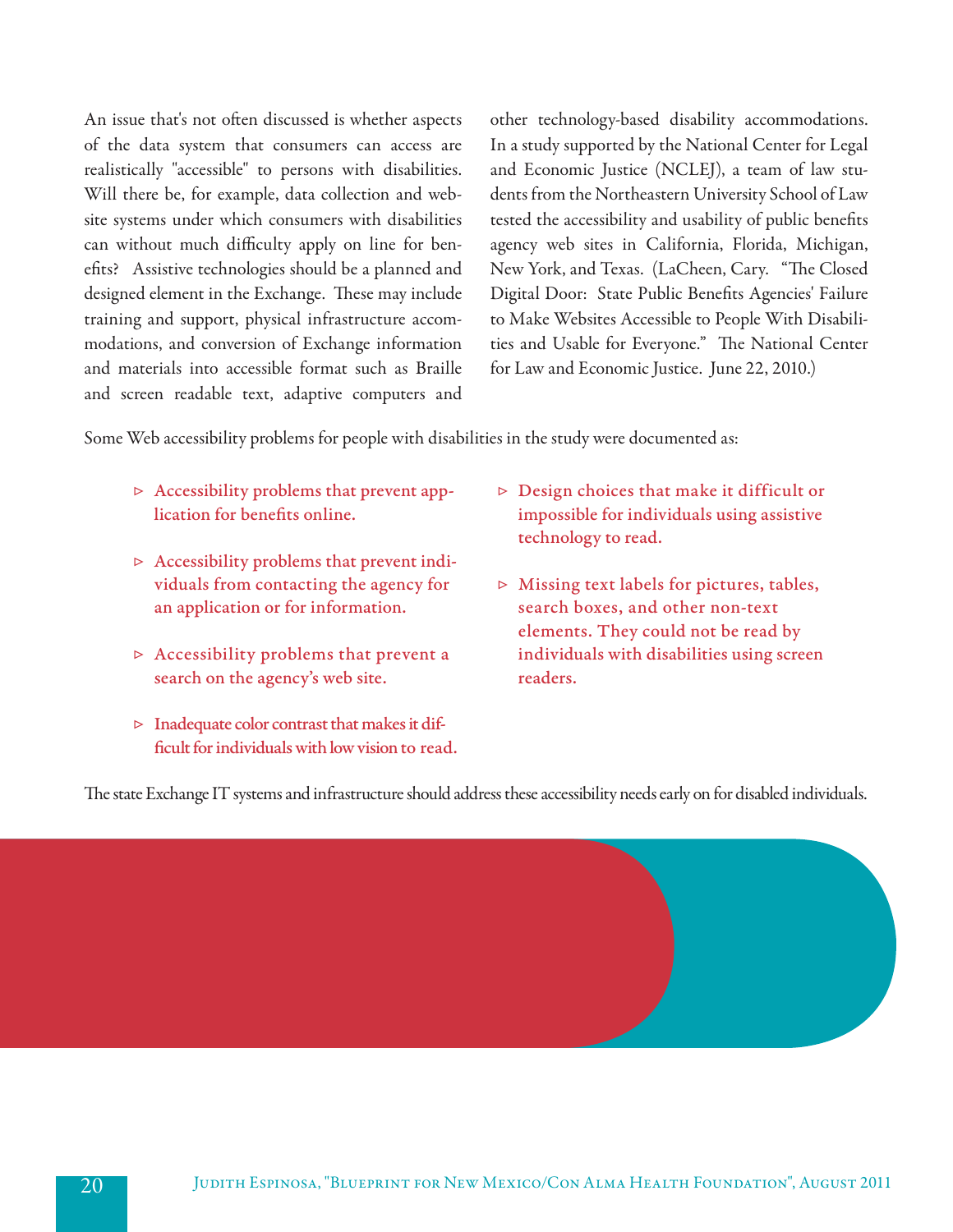*dis•par•i•ty*

pronunciation: [dih-**spar**-i-tee] *noun*

- 1. The condition or fact of being unequal, as in age, rank, or degree, difference: *Narrow the economic disparities among regions and industries*.
- 2. Unlikeness, incongruity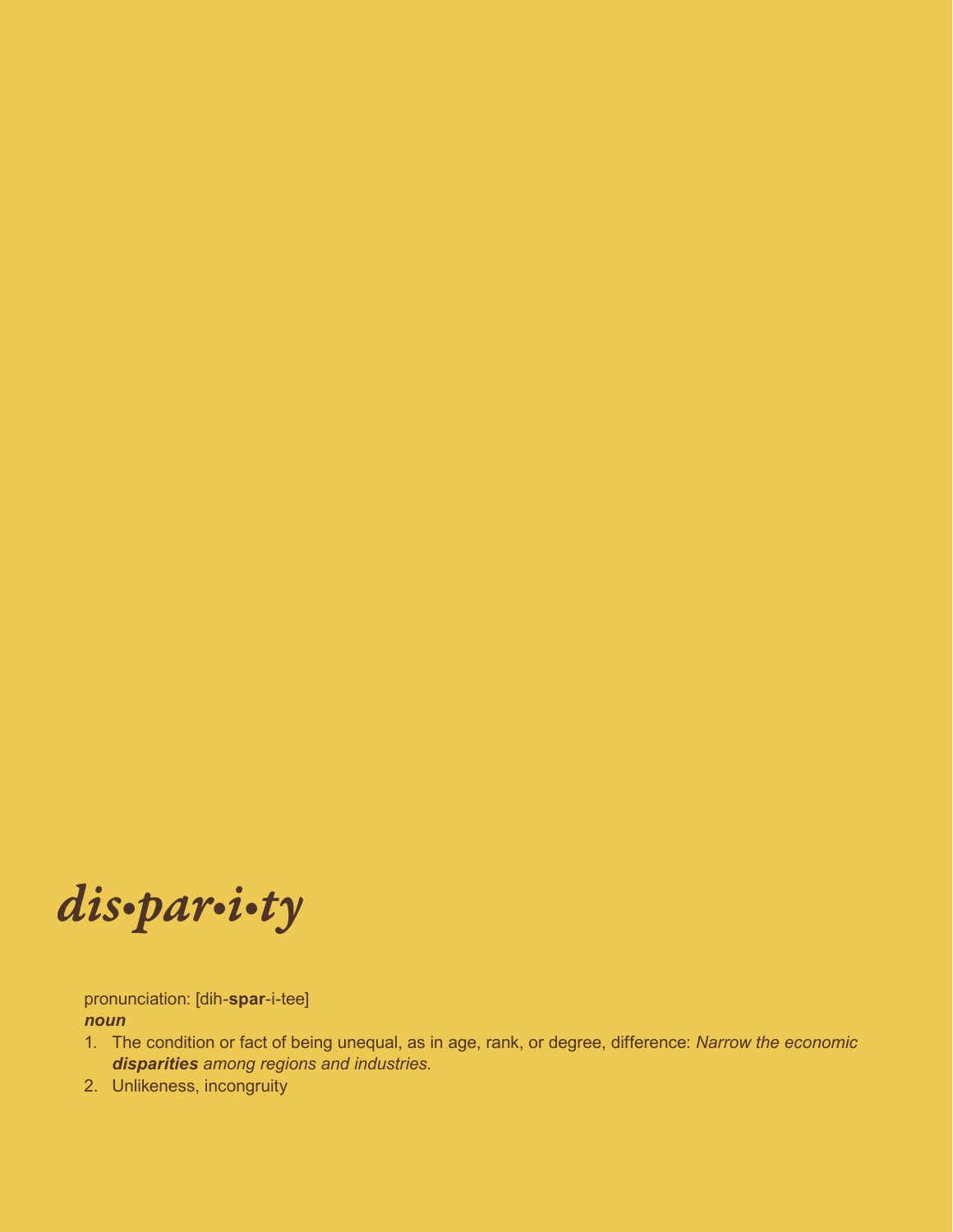# *Linkages Between Quality Outcomes, Transparency, & Health Disparities*

Effective use of data at the state level can support the establishment of health care quality indicators and outcome measurements for the population at large, and in particular vulnerable children, families and communities. Moreover, linking federal, state and local data sources to address health disparities for vulnerable populations should be a major planning and design factor as the state moves toward ACA implementation and develops its Exchange criteria.

Across the country, there are efforts based in States and regional collaboratives that are at the cutting edge of measuring quality performance outcomes. There is no need for any state to start from scratch when advancing quality outcomes or addressing health disparities and collecting data to support reporting and measurement of quality or health disparities indicators. A myriad of federal resources as well as New Mexico health care reports have been produced over the last several decades to design and put into practice health quality indicators and measures and define how to undertake progress on the elimination of health disparities. The big effort for New Mexico will be to

aggregate these resources, refine them into usable data functions for the state, and make them available for public consumption and easy understanding.

The NM Department of Health (DOH) annual report, *The State of Health in New Mexico 2011* provides NM health trends from 1998 – 2009, a decade of data collection and analysis that is organized by health care indicators. The document sets out declining trends and worsening trends and challenges to be met to reverse worsening health indicators. The report is easy to read and uses graphics to easily illustrate data. The NM DOH also initiated in 2006 a "Racial and Ethnic Health Disparities Report Card" that has been updated each year, with August 2010 the 5th edition of the report. The report uses major NM sources of federal and state data to aggregate its findings. As noted by the DOH, it is "efforts to improve the health of all racial and ethnic groups in key areas such as infectious disease, substance abuse, maternal and child health and chronic disease. Indicators in the report card reflect areas in which New Mexico's rates are higher than the national rate (suicide) or areas with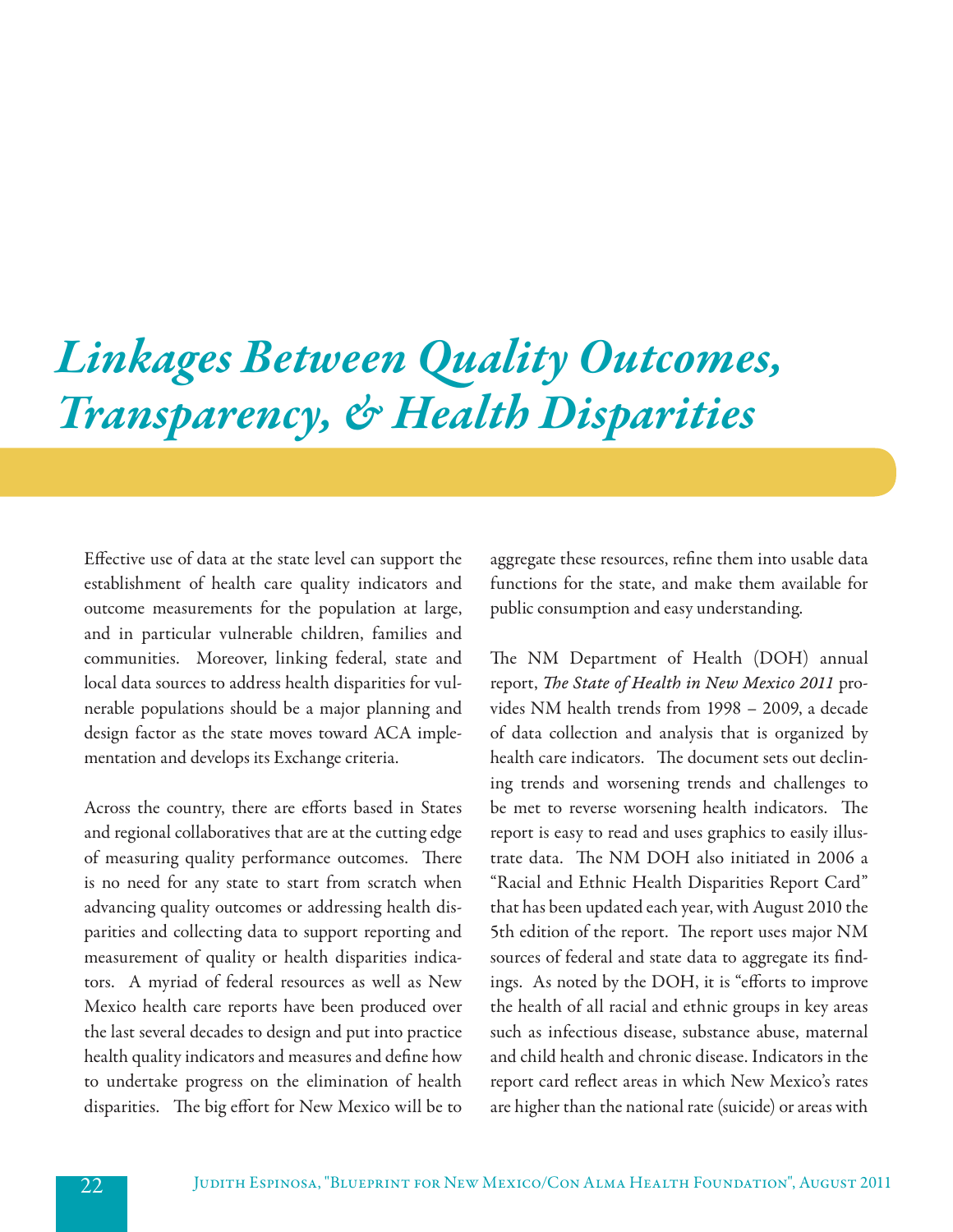large disparities between populations (infant mortality) or both (teen births)." The health disparities report is an example of how NM has begun to analyze health indicators and disparities utilizing multiple sources of data. The critical strategy for the state is to begin to electronically develop these data sources of quality and health disparities indicators for governmental as well as public use and transparency of information. As health reform IT design and implementation progresses in the state, it will need to develop more sophisticated IT tools for reporting, creating networks to federal databases, aggregating data from other state and local agencies and providing consumer transparency in the operation of the Exchange, health insurance pricing and other financial control areas.

Preparing for implementation of the ACA presents the State with a unique opportunity to reconnect with public health and behavioral health collaborative and local government health quality initiatives around the State. For example, Doña Ana County Health and Human Services Alliance has their Action Plan Update (April 1, 2009)and continues to working a collaborative county effort with nongovernmental organizations, the university, community representatives and other groups to continue to build on health indicators and priority quality health outcomes and disparities reduction goals. Likewise, McKinley and San Juan County representatives from the former community health councils have joined a statewide collaboration process with other county councils and behavioral health collaboratives to update their health action plans. Bernalillo County has also commenced its update looking at priorities that include social indicators of health such as a living wage, health and educational outcomes for children and youth from pregnancy to age 25, and Improve access and quality of care for indigent and uninsured population.

A big challenge was presented when the county health councils were defunded in the 2011 fiscal year and many are unable to continue their productive public health and health services efforts. Despite this setback, there is a continuation by the majority of health councils to continue their local work through a "NM Alliance of Health Councils." The defunding was unfortunate, since the county health councils have been community oriented where participants in the Action Plans were encouraged to consider health care reform implementation within the context of community health needs and priorities. Community representatives during the statewide Alliance undertaking to update statewide health plans have reviewed the priorities for each of the community health councils around the state and learned about several community-based strategies designed to improve health outcomes for children and families. Now is a good time for the state to support these local efforts and connect them to statewide health care reform design and implementation.

Federal sources are rich with quality outcomes and health disparities reporting, data collection, surveys, research and national priorities. The information is compiled electronically, much of which is available to states which can link into the sources of information directly, displaying data that includes major navigation points allowing users to access measures and information in a variety of ways. For example, the Health Indicators Warehouse (National Center for Health Statistics) provides quick access to a full health measures while also providing links to other points of interest. Health metrics can be searched by topic, geography, and health indicator initiative. In addition, the web page tab can be used as an interactive tool to get to specific health indicator estimates.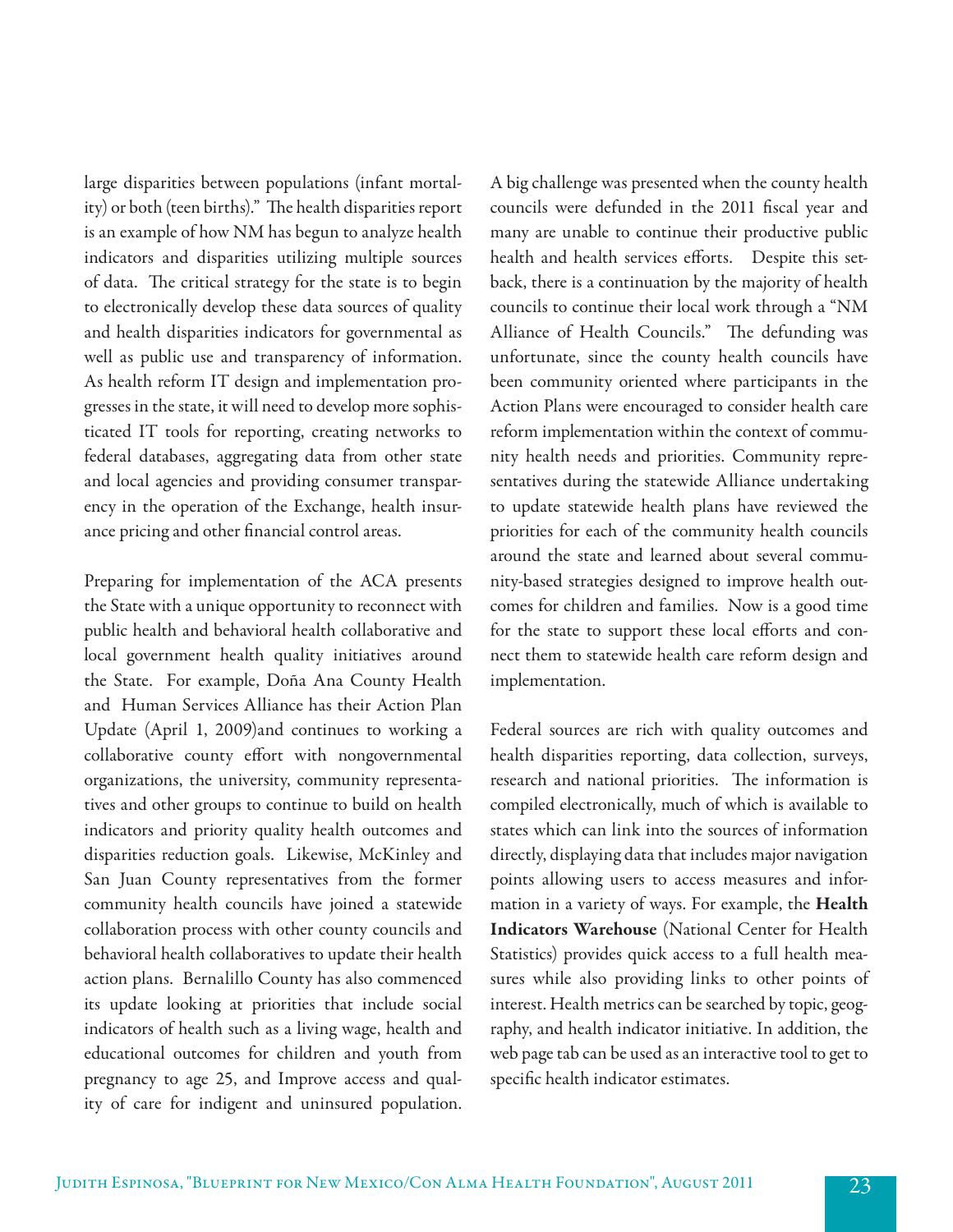There are several federal survey data instruments that can be very useful to the State of NM, local governmental agencies, community organizations dealing with health care and local health care collaborative. Familiarity with these data sources can be a primary baseline for the state to interface data between its sources and federal data and local initiatives in order to meet ACA requirements and provide transparency to consumers and all stakeholders.

One of the best resources available to states and other groups is the State Health Access Data Assistance Center (SHADAC). The State of NM has developed a relationship through their RWJF grant for ACA implementation. This assistance should help the State in its progress toward full ACA implementation of the Exchange and other health reform infrastructure functions. SHADAC has compiled information for use by states and others that outlines various federal data survey resources that will assist in monitoring impacts of health care reform, health care access, insurance coverage and health disparities and other reform sectors. Major federal data survey assets include:

- ▷ American Community Survey (ACS)
- ▷ Current Population Survey (CPS)
- ▷ National Health Interview Survey (NHIS)
- ▷ Medical Expenditure Panel Survey– Household Component (MEPS-HC)
- ▷ Behavioral Risk Factor Surveillance System (BRFSS)
- ▷ National Survey of Children's Health (NSCH)
- ▷ Survey of Income and Program Participation (SIPP)

State Health Access Data Assistance Center (SHADAC). 2011. "Monitoring the Impacts of Health Reform at the State Level: Using Federal Survey Data." Brief #24. Minneapolis, MN: University of Minnesota

In its report to Congress, DHHS set out its National Strategy for Quality Improvement in Health Care, which will pursue three broad goals to guide and assess local, State, and national efforts to improve the quality of health care.

*Healthy People & Communities*

**Better Care** Improve overall quality by patient-centered, reliable, accessible, and safe care.

> Support proven interventions to address behavioral, social and, environmental determinants of health in addition to delivering higher-quality care.

*Affordable Care* Reduce the cost of quality health care for individuals, families, employers, and government.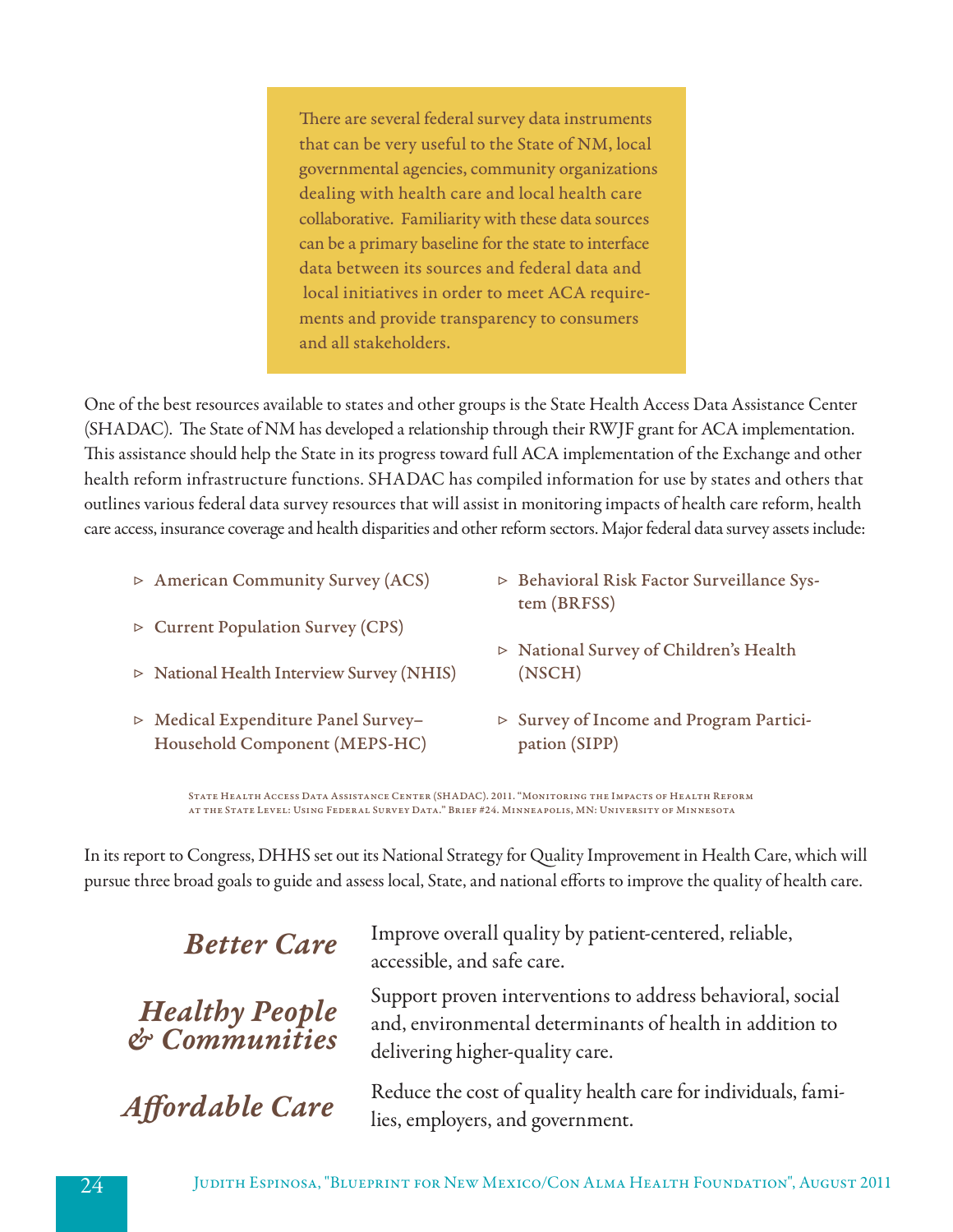The National Quality Strategy is designed with stakeholder input and from around the nation to measure and improve health and health care quality, align all stakeholders for quality, keep performance data on line to inform consumer decisions, and add hospital pricing information. DHHS will also develop national consensus on specific measures, data sources, and data collection procedures which will be useful to state agencies, community health organizations and consumers generally. (DHHS Report to Congress: *National Strategy for Quality Improvement in Health Care*, March 2011.) DHHS will establish data on care delivery and outcomes using consistent, nationally-endorsed measures and will help coordinate quality measurement efforts. Efforts will focus on aligning measurement efforts within value-based purchasing programs and move to measuring outcomes and patient experience.

## Building a Quality Care and Data Transparency Foundation to Eliminate Health Disparities

It is well documented that racial and ethnic as well as geographic, environmental and other social status indicators point to an unsustainable path to increasing health disparities in the health care delivery system. These health disparities are particularly inherent in racial and ethnic minority groups. Collecting and analyzing valid and reliable data regarding racial and ethnic health disparities provides the foundation for identifying differences in care and developing targeted interventions to improve the quality of care delivered to vulnerable population groups. (Economic Burden of Health Inequalities in the United States: http://bit. ly/wmMoa)

According to a recent study by the Joint Center for Political and Economic studies, eliminating health disparities for minorities would have reduced direct medical care expenditures by \$229.4 billion between 2003 and 2006. And not surprisingly, research and studies have documented that establishing, implementing, and monitoring quality outcomes through various health indicators for vulnerable populations over the long term will significantly reduce health disparities. Thomas A. LaVeist, Darrell J. Gaskin, Patrick Richard, "The Economic Burden of Health Inequalities in the United States," (The Joint Center for Political and Economic Studies: September 2009).

States have shown increased interest in documenting health disparities over the last two decades utilizing a variety of methodologies to collect, aggregate and report the data. By documenting populations with poor health outcomes the state can target quality interventions and better utilize its resources to get increased value for its expenditures thereby containing costs. With the rising costs of health care in all sectors, eliminating health disparities will provide efficiencies in the state budget overall and enhance cost containment measures throughout the health delivery system in the public and private sectors.

DHHS has reaffirmed its commitment to eliminating ethnic and racial health disparities through a number of new initiatives informed by the ACA. Included in these initiatives is implementing the goals of *Healthy People 2020* wherein one of the four overarching goals is "to achieve health equity, eliminate disparities and improve the health of all groups." This initiative will assess health disparities in the U.S. population by tracking rates of death, chronic and acute diseases, injuries, and other health-related behaviors for populations defined by race, ethnicity, gender identity, sexual orientation, disability status or special health care needs, and geographic location. (DHHS, Office of Disease Prevention and Health Promotion, Healthy People 2020: www.healthypeople.gov.)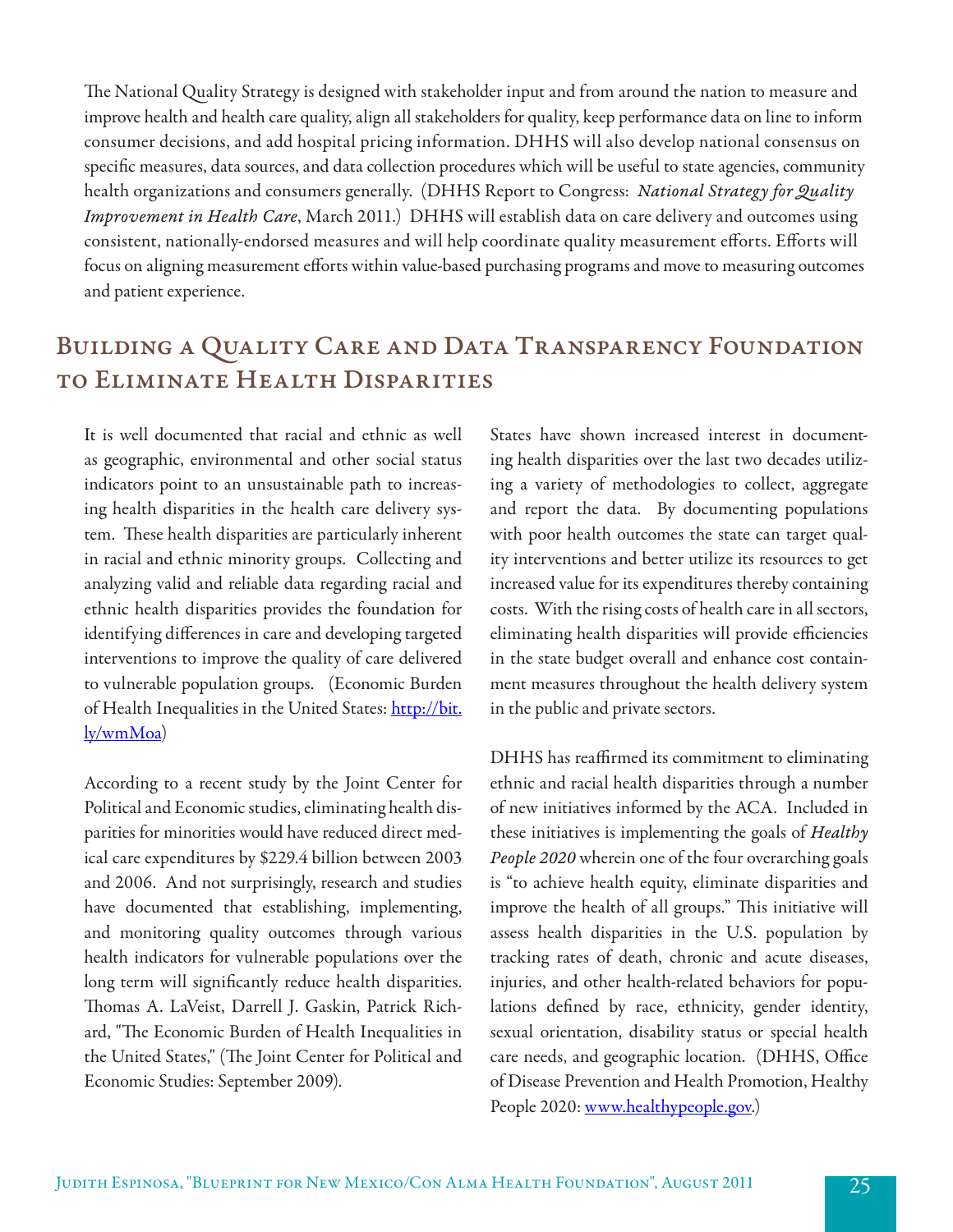Data used by states to track and attend to reductions in health disparities should conform to federal data collection efforts with interoperability capabilities between state IT and federal databases. Local data collection efforts at the county and state levels should feed federal efforts. Data should be put in the public domain for public consumption, review and use in making health care delivery improvements and insurance coverage reforms.

The HHS Action Plan to Reduce Racial and Ethnic Health Disparities, following the mandates of the ACA, seeks to ensure that data collection standards for race, ethnicity, sex, primary language, and disability status are implemented throughout HHS and other federally supported programs, activities, and surveys. (DHHS. "Action Plan to Reduce Racial and Ethnic Health Disparities: A Nation Free of Disparities in Health and Health Care." April 2011.) The Action Plan will:

- ▷ Ensure public access to data to promote disparities research
- ▷ Assure that data on race and ethnicity in federally supported programs, activities, or surveys is routinely reported in a publicly available format
- ▷ Use data to map and accelerate comprehensive planning to coordinate local disparities reduction activities

Section 4302 (Understanding health disparities; data collection and analysis) of the ACA amends the Public Health Service Act to expand the current requirements for the collection and analysis of health disparities data. All federally funded health programs and population surveys will be required by 2013 to collect and

- $\triangleright$  Develop a system of public reporting of preventable hospital admissions by race and ethnicity
- ▷ Publicly display aggregately collected Medicaid and Medicare quality measurement data in new ways that call attention to racial and ethnic disparities.

report data on race, ethnicity, primary language, and other indicators of disparity. This provision strengthens data collecting and reporting mechanisms in Medicaid and the Children's Health Insurance Program, bringing them up to the same standards as Medicare.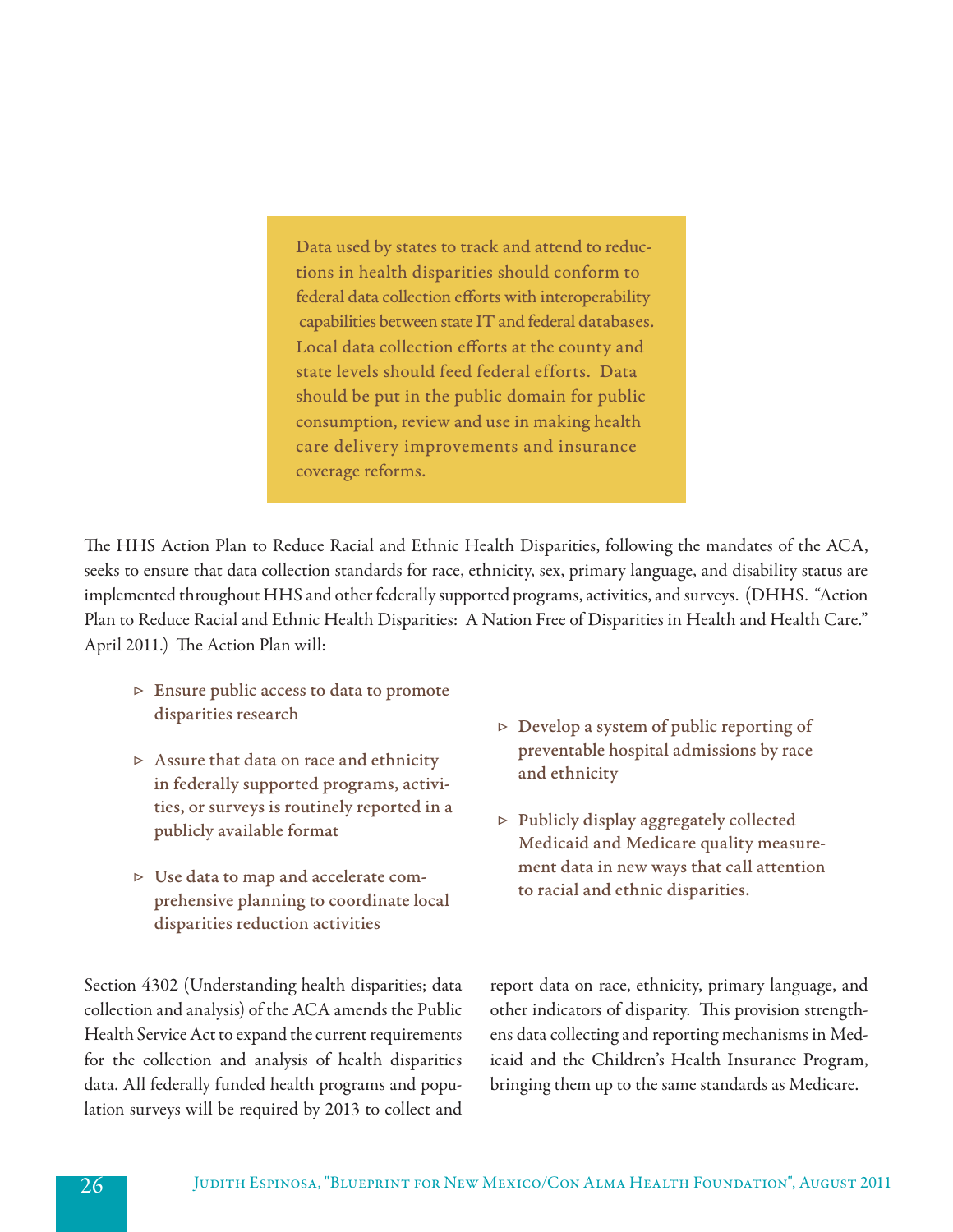Racial and ethnic data on commercially insured enrollees are not typically available from purchasers such as employers, so health plans must collect their own data. Incentives are particularly needed to encourage health insurance plans to collect data on racial and ethnic disparities and to do this to agreed standards and methodologies so that the data can be used to address disparities and, ideally, shared with government and researchers. The development of these standards and methodologies should involve the relevant community stakeholders. Center for American Progress. "Measuring the Gaps: Collecting Data to Drive Improvements in Health Care Disparities."

*—Lesley Russell. December 2010*

Because all this information and data can be overwhelming, now is the time for the State of New Mexico to renew its commitment to collaborative efforts to aggregate data for quality outcome indicators, track efforts to eliminate health disparities and provide transparency to the public. With a variety of data collection systems operating it will be critical to ensure that there are sufficient common standards and uniformity in how the data is collected to enable the sharing of data across federal, state and local agencies.

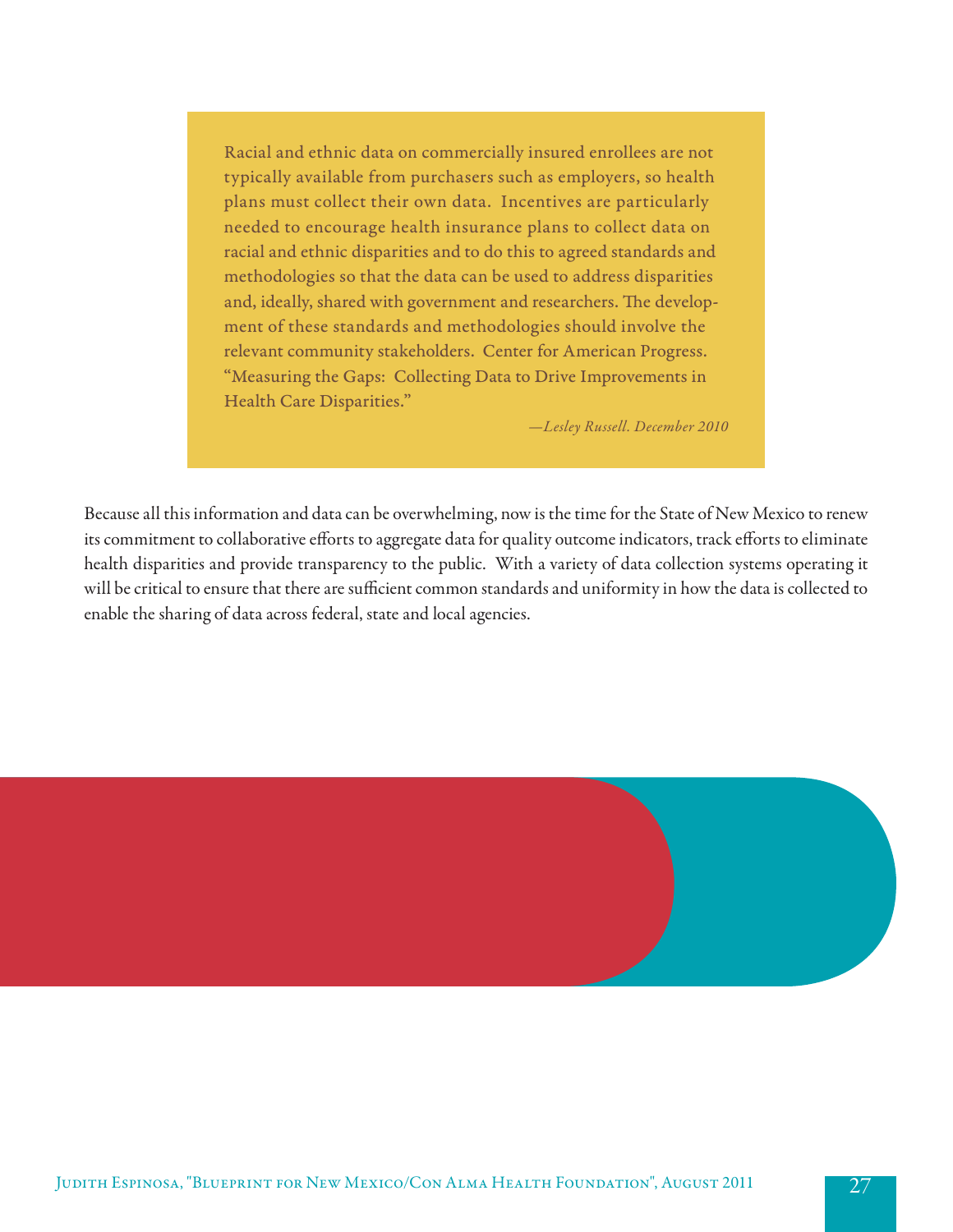## *trans•par•ent*

### pronunciation: [trans-**pair**-*uh*nt] *adjective*

- 1. a (1): having the property of transmitting light without appreciable scattering so that bodies lying beyond are seen clearly, PELLUCID. a (2): allowing the passage of a specified form of radiation (as X-rays or ultraviolet light). b: fine or sheer enough to be seen through, DIAPHANOUS.
- 2. a: free from pretense or deceit, frank. b: easily detected or seen through, obvious. c: readily understood. d: characterized by visibility or accessibility of information especially concerning business practices .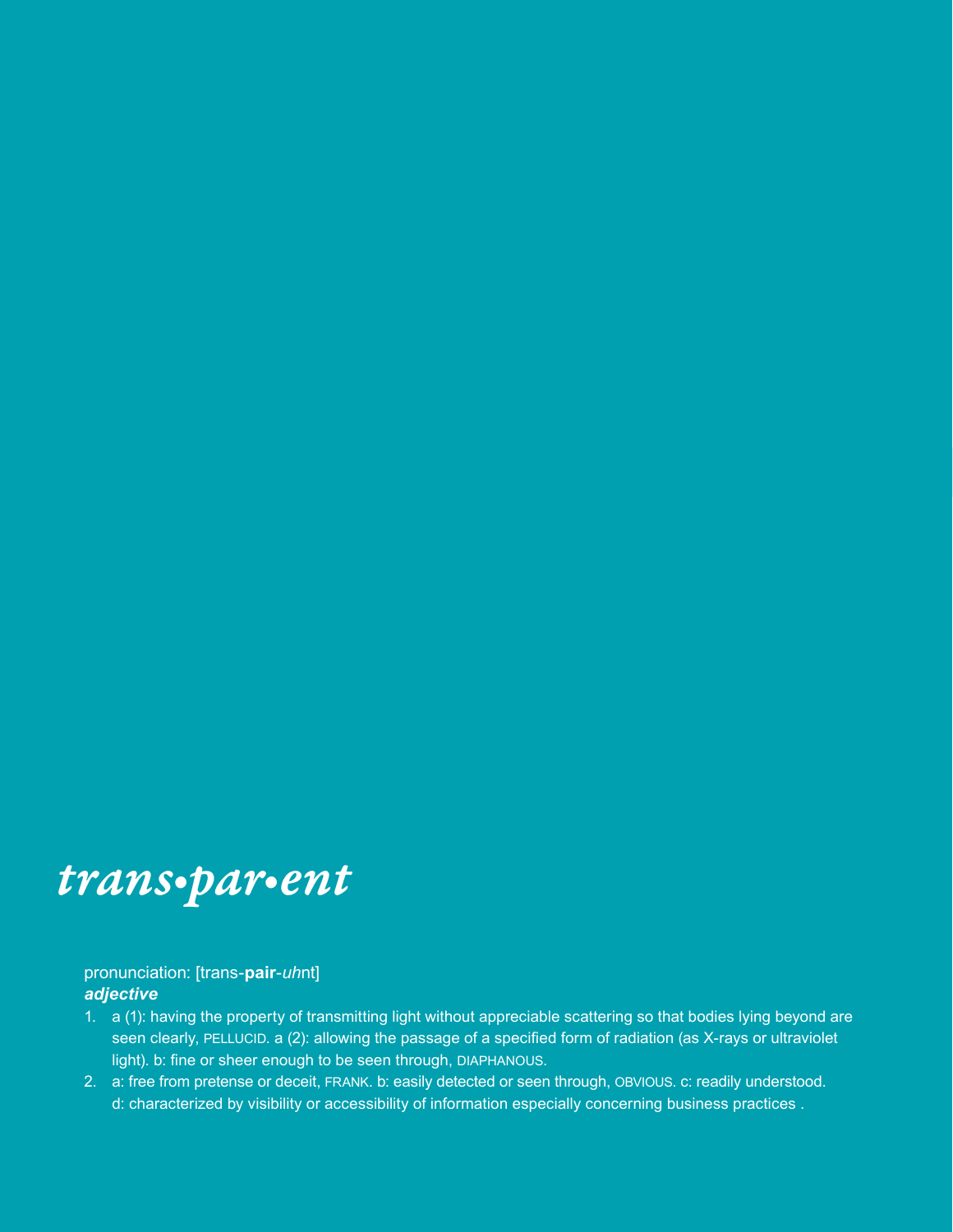# *Collecting Data: What do we do with it?*

SHOW IT OFF

SHARE IT

Use It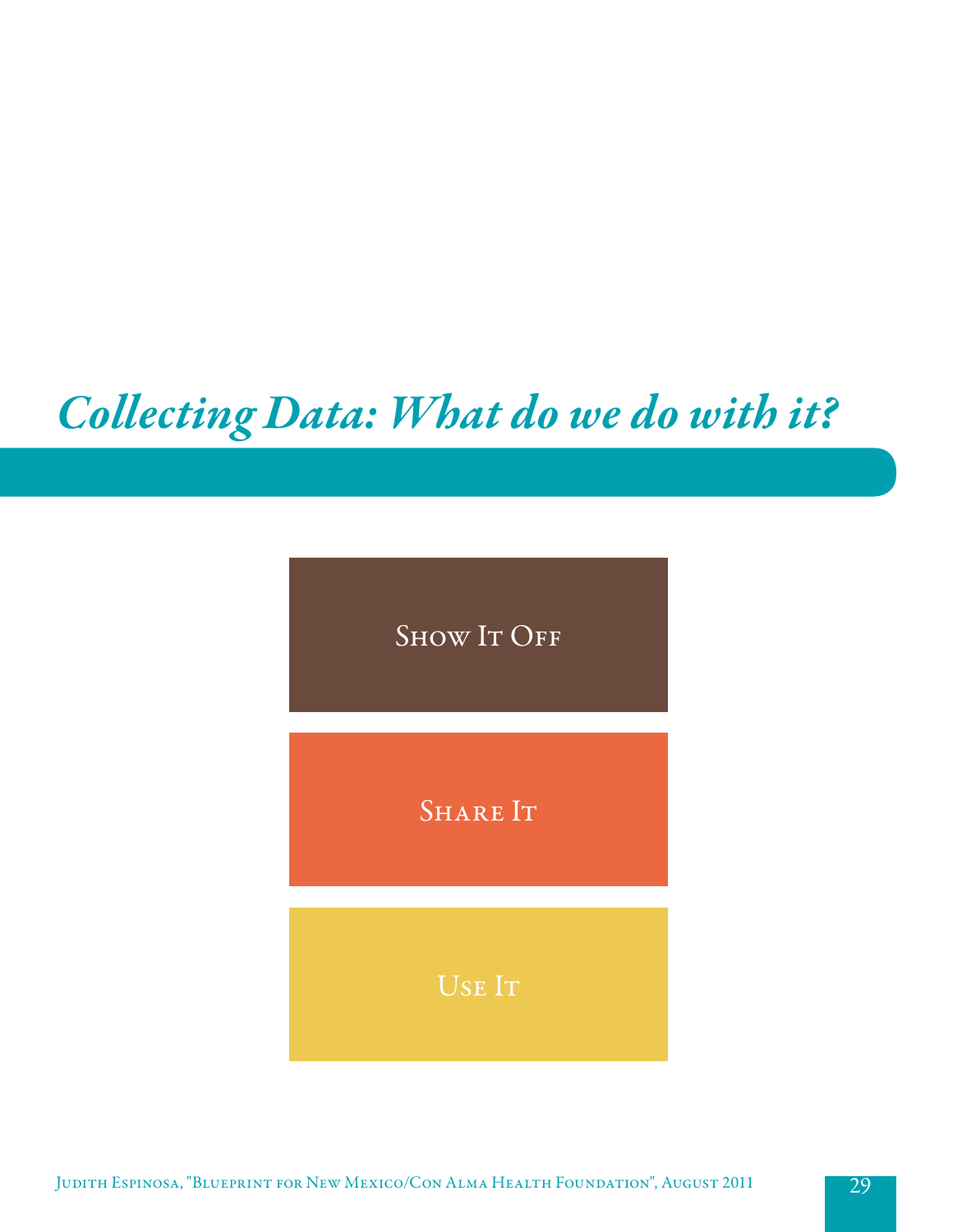### Opportunities for New Mexico

### Management - The Interagency Collaboration (NM Health Reform Leadership Team)

New Mexico continues its Health Reform Leadership Team established after the passage of the ACA. To its credit the group has monitored ACA activities, moved to take advantage of funding and grants from federal agencies and philanthropy. The Leadership Team has provided for stakeholder input and developed some outreach strategies through contractors and agency representatives.

The State now has the opportunity with its Leadership

#### **Transparency**

Openness is a critical factor to achieving transparency in health care reform implementation. It is an attitude of the governmental organization which allows its functions to be readily accessible to the public. It is a willingness to be forthright with the public's trust. Health care reform provides the state and consumers the ability to build a trust relationship leading to quality health care for all.

Team to expand its consumer and provider outreach through establishing foundational principles on data collection and transparency and the relationship to the design and implementation of the Exchange. The State can use its work on its human services IT GAP analysis to plow new ground on data transparency and communicate how it will address quality measurement data in new ways that call attention to racial and ethnic disparities.

Develop transparency and data guidelines and working principles for use across sectors and in particular for implementation and operation of the HIE. Collaborate with current stakeholders and seek broader perspectives from local communities. Data from HIE and other health reform activities should be transparent, easily available for review, and set out in multiple sources of consumption.

### Don't Reinvent the Wheel/Build on What Has Been Started

New Mexico and federal agencies have developed quality indicators to improve health outcomes of its populations including health disparities in racial and ethnic minorities. Similarly as with its IT GAP analysis the State can also promulgate a GAP analysis current data on health outcome indicators from counties, community health centers, local governments, and county health collaboratives.

Designing for the ACA also provides a unique opportunity for the State to utilize the expertise of local communities which understand what happens on the ground between the health care delivery system and consumers in their communities. Organizations and consumers in local communities have developed strong data collection points and interact on a daily basis with people and providers.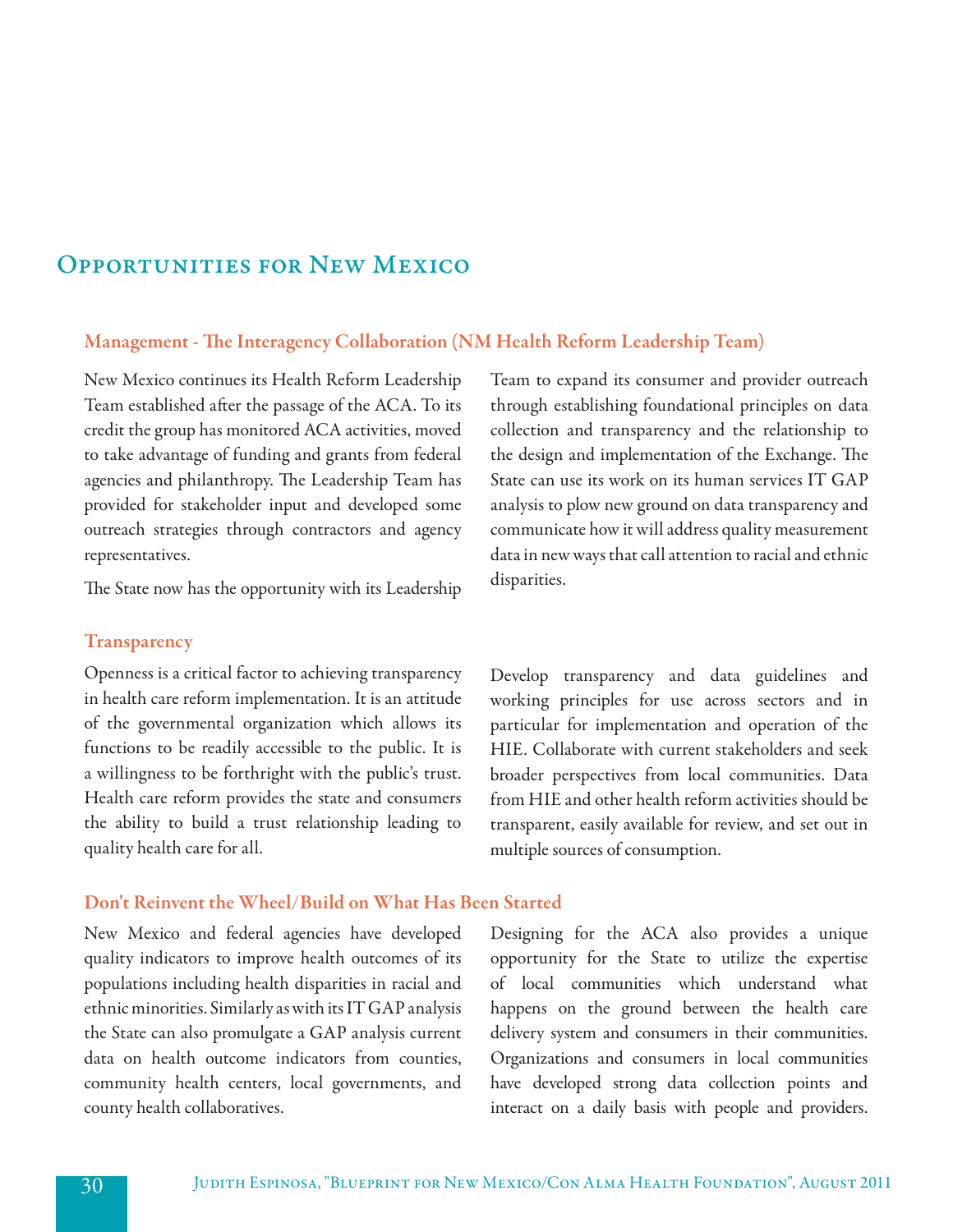## Opportunities for New Mexico (continued)

### Utilize Current County & Community Data/Keep It Current

There should be a commitment to take current locally collected county and community data and include indicators of racial and ethnic health disparities at a community level and continue updates to make this data relevant and current.

One of the best methods to interface at an on the ground community level and keep data relevant is through community based participatory research. While this requires some training of community and workers on the ground many New Mexico counties and health collaborative know and understand this

### Elimination of Health Disparities

 New Mexico has its "Racial and Ethnic Health Disparities Report Card" which has been a good start to documenting New Mexico issues and establishing some indicators for addressing health disparities. The Report Card does not transcend to higher plane of ACA planning, such as how health disparities can be focused on in Exchange operations. Having a commitment to lowering health disparities requires setting up a time frame to implement strategies to eliminate them, utilizing data from the Exchange, tapping into federal data collection tools, and creating new aggregated state data tools for determinants of health.

Some states conduct their own population health disparities surveys, which tend to have more in-depth

participatory research concept. Once established, it can be key to design and implementation of major provisions of the ACA. When given the opportunity, most community health providers and leaders will embrace the chance to establish a relationship that makes their health care challenges relevant to policy makers. Community based participatory research allows communities to share their knowledge and experiences and share their historical social, environmental and health outcomes data and information collected over the decades.

information about health indicators and disparities outcomes. They may include such indicators as health insurance coverage and related issues such as health status and use of services. The ACA provides a backdrop to begin a health disparities population survey in New Mexico and it can also be a promising source of data for modeling the impact of policy changes for eliminating racial and ethnic health disparities.

All this is not easy and necessitates a commitment to long-term work on reduction and elimination of health disparities. Those working in health care reform should acknowledge these difficulties and deconstruct the work so that this goal does not feel unbearable and unachievable.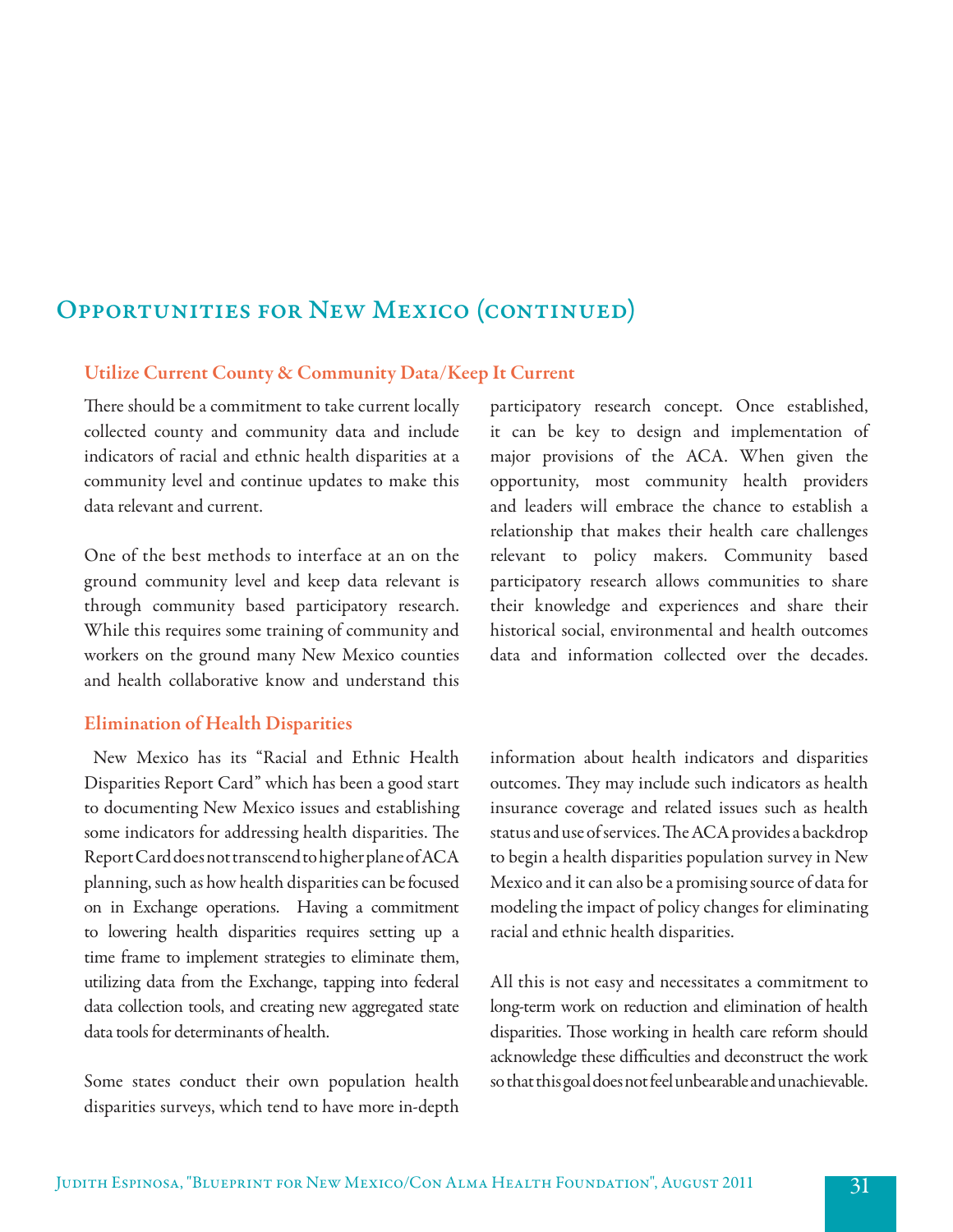## Opportunities for New Mexico (continued)

### Acknowledge Social and Environmental Determinants of Health are Real

As with quality indicators and outcomes, many states and federal agencies have developed criteria of social and environmental determinants of health. Looking at the NM county health collaborative work plans over the last decade, it is clear that social determinants are a big part of each plan and discussion of the health of various communities around the state. The NM DOH also in its presentation of "Health Status in New Mexico 2011" has identified social indicators of health, although the agency does not acknowledge them as such. For example, annual income, self reported health status by educational breakdown, binge drinking by education and income, risk behaviors by family relationships.

Other social determinants will track the health needs and quality outcomes for disabled populations. For instance, community accessibility including transportation to and from health providers and home health care, where there is a continuing lack of public transit in all geographic areas of the state, particularly in rural communities.

The next logical step can be to acknowledge, identify and set standards and metrics for social and environmental determinants of health within the context of vulnerable communities, families and children.

### *It is a matter of building on what has already been started.*

### Track the Impacts of the ACA in New Mexico

Commencing this evaluation process during early design of the Exchange and planning for ACA implementation generally is critical to affecting quality outcomes, eliminating health disparities and presenting data in a transparent and thoughtful way to policymakers and the public about the impacts of health reform.

A structured data and evaluation strategy can compile meaningful information and highlight key quality outcome measures and make technical documentation accessible and transparent.

New Mexico has some unique opportunities to work with current philanthropic endeavors in the State that will bring together stakeholders from distinct and diverse backgrounds and communities. These stakeholder networks can build an evaluation and data collection assessment of ACA impacts on health care delivery strategies and health care reform requirements.

PERSONAL HEALTH IS A PART OF OUR SOCIAL fabric and our greater national commons. When we achieve individual healthiness we spearhead the common goal to achieve a healthy society and the elimination of health disparities among our most vulnerable children, families, and communities.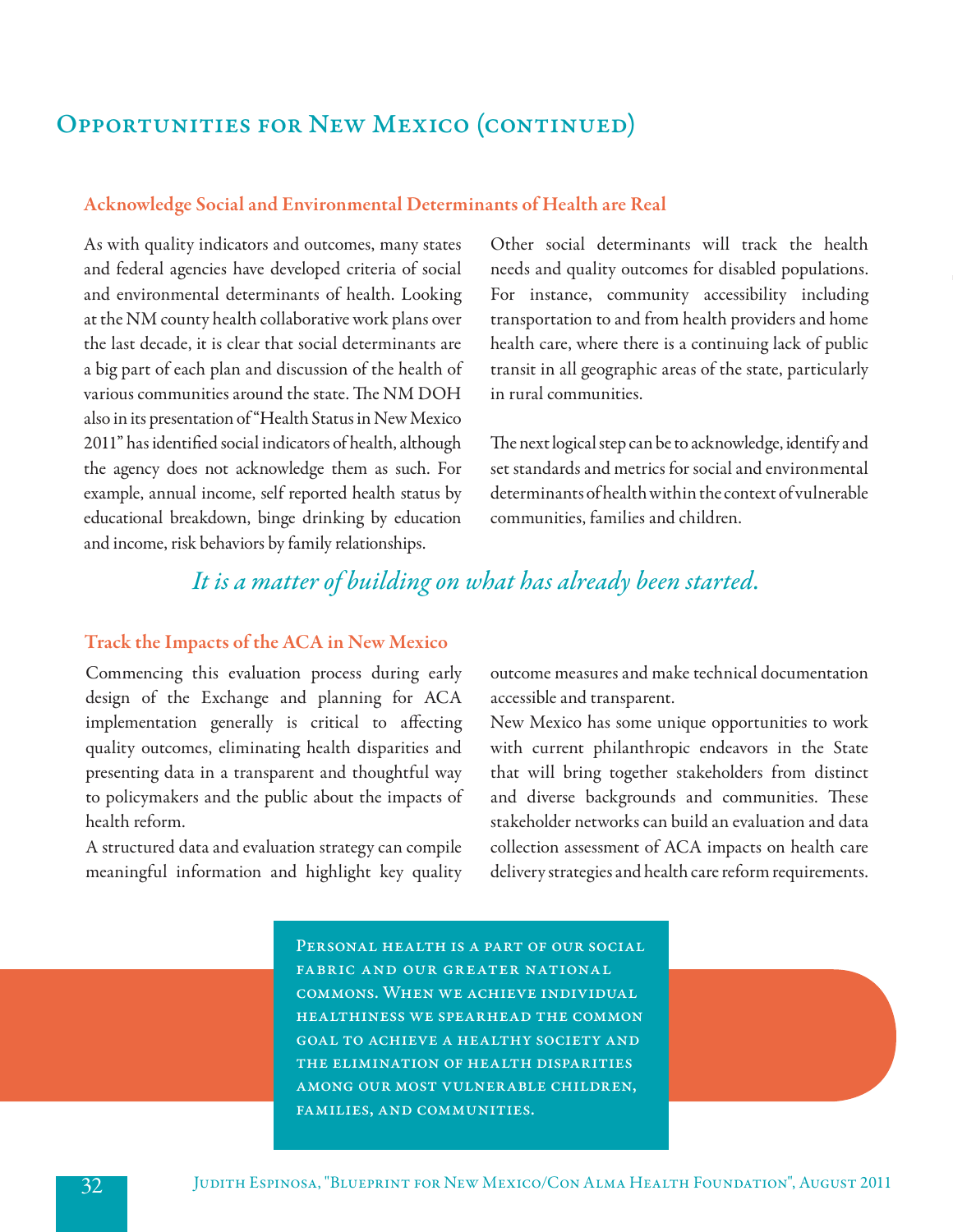# *References*

Department of Health and Human Services (DHHS). "Notice of Availability of Proposed Data Collection Standards for Race, Ethnicity, Primary Language, Sex, and Disability Status Required by Section 4302 of the Affordable Care Act." Federal Register / Vol. 76, No. 126 / Thursday, June 30, 2011 / Notices

Weil, Allan. Briefing: "State Policymakers' Priorities for Successful Implementation of Health Reform. " National Academy for State Health Policy. www.nashp.org May 2010.

Department of Health and Human Services. "Action Plan to Reduce Racial and Ethnic Health Disparities. A Nation Free of Disparities in Health and Health Care." April 8, 2011.

Department of Health and Human Services, Centers for Medicare and Medicaid Services. "Guidance for Exchange and Medicaid Information Technology (IT) Systems 2 Version 2.0." May, 2011.

Thorpe, Jane. "Release of Medicare Data for Performance Measurement." Health Reform GPS. The George Washington University Hirsch Health Law and Policy Program. The Robert Wood Johnson Foundation. www.healthreformgps.org.

Department of Health and Human Services. Centers for Medicare and Medicaid Services. "Guidance for Exchange and Medicaid Information Technology (IT) Systems 4." Version 2.0 May, 2011.

State Health Access Data Assistance Center (SHADAC). 2011. "Monitoring the Impacts of Health Reform at the State Level: Using Federal Survey Data." Brief #24. Minneapolis, MN: University of Minnesota

National Academy for State Health Policy. www.statereforum.org/taxonomy

Families USA. "Implementing Exchanges: A Guide to State Activities and Choices." October 2010.

State Health Access Data Assistance Center (SHADAC). October, 2010. "Health Insurance Exchanges: Implementation and Data Considerations for States and Existing Models for Comparison." Issue Brief #23. Minneapolis, MN: University of Minnesota.